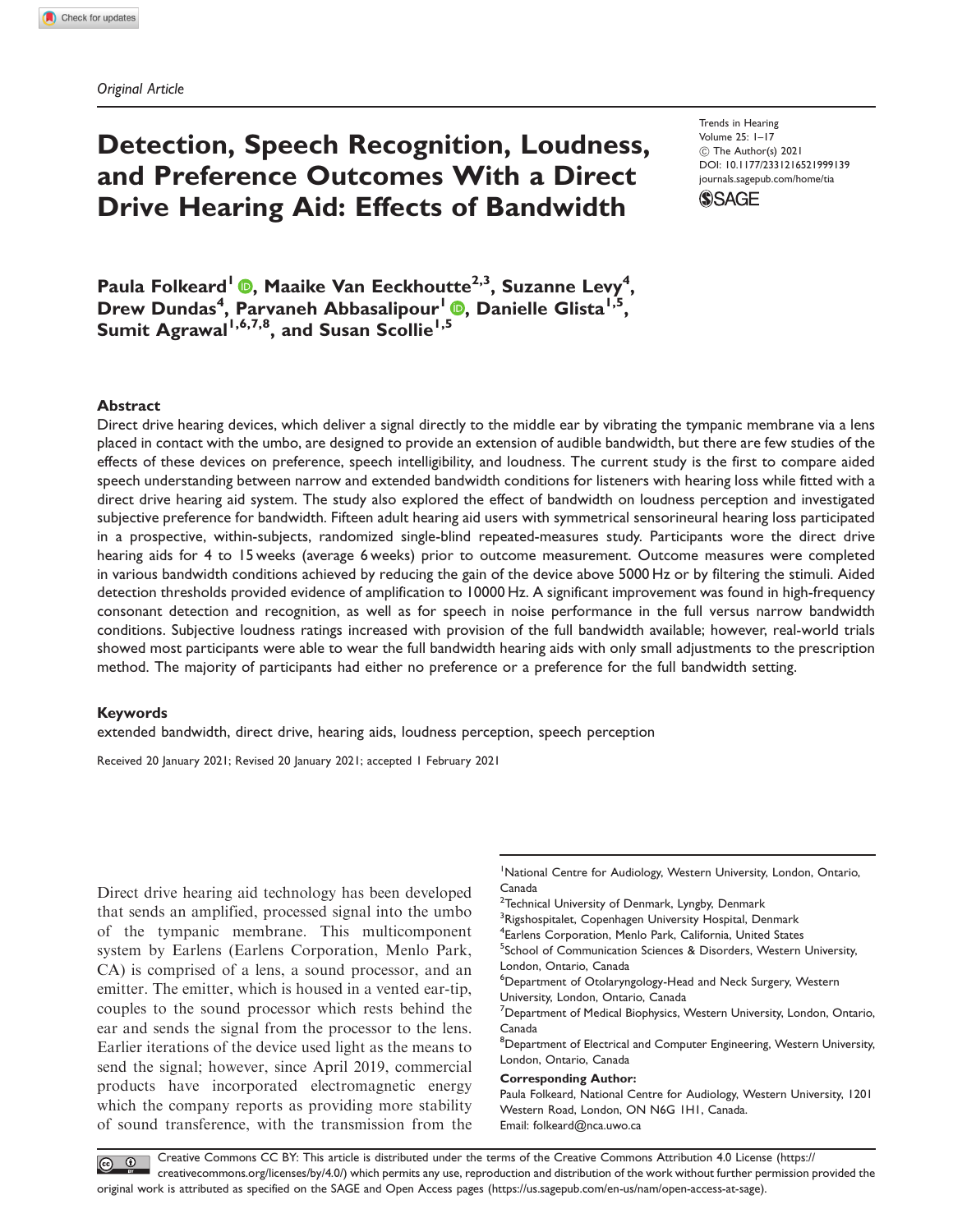processor to the lens being affected less by jaw and facial movement (Dundas & Levy, 2020). The lens itself includes a perimeter platform, umbo platform, detector, and microactuator (Gantz et al., 2017) and is placed in the ear canal such that the platform makes direct contact with the umbo of the malleus. This device has been designed to deliver a signal directly to the middle ear system, with the goal of transmitting a broad bandwidth of audible sound from 125 to 10000 Hz for mildto-severe sensorineural hearing losses while maintaining a vented fitting (Puria et al., 2016). The direct drive aid can be adjusted for each user's hearing and mechanical coupling using a modified version of the Cambridge Method for Loudness Equalization 2—high-frequency (CAM2) prescription method (Arbogast et al., 2019; Moore et al., 2010) which provides targets for frequencies up to 10000 Hz. In the present article, we consider the usefulness of this extra bandwidth.

## Bandwidth and Suprathreshold Hearing Aid Outcome

Previous studies investigating the influence of bandwidth on suprathreshold measures of speech understanding and discrimination in quiet and noise in adults with sensorineural hearing loss have shown that providing extended high-frequency amplification to adults with hearing loss can improve speech understanding in both quiet and noise (Baer et al., 2002; Füllgrabe et al., 2010; Hornsby et al., 2011; Hornsby & Ricketts, 2003; Levy et al., 2015; Seeto & Searchfield, 2018; Turner & Henry, 2002; Van Eeckhoutte et al., 2020; Vickers et al., 2001). However, several studies found that an increasing severity of hearing loss or the presence of cochlear dead regions can limit the benefit provided by the extended high frequencies (Amos & Humes, 2007; Ching et al., 1998; Hogan & Turner, 1998; Hornsby et al., 2011; Vickers et al., 2001).

Studies have also shown that degree of hearing loss can influence sound quality and preference for extended bandwidth. Most studies have shown either subjective preference and higher sound quality, or no significant aversion to the provision of extended high frequencies in listeners with normal hearing and less severe hearing losses (Arbogast et al., 2019; Brennan et al., 2014; Füllgrabe et al., 2010; Moore, 2012; Moore et al., 2011; Moore & Tan, 2003; Ricketts et al., 2008; Seeto & Searchfield, 2018; Van Eeckhoutte et al., 2020). However, there are some studies that suggest there can be a negative impact of bandwidth on sound quality and preference based on stimuli used or slope of hearing loss. Ricketts et al. (2008) found listeners with hearing loss with steeply sloping high-frequency hearing losses tended to prefer a more restricted bandwidth (5.5 kHz vs. 9 kHz). Using music stimuli, Moore (2012) found that, for participants with hearing loss, there was variability in bandwidth cutoff preference between 5, 7.5, and 10 kHz and that preference for the higher cutoff corresponded to a shallow sloping high-frequency audiogram. Brennan et al. (2014) found extended bandwidth to 11 kHz was preferred over both restricted bandwidth (5 kHz) and nonlinear frequency compression for adult participants regardless of degree of hearing loss for speech stimuli; however, participants with more hearing loss were less likely to prefer the extended bandwidth for music stimuli.

Loudness perception may also vary with audible bandwidth. A recent study of loudness and bandwidth with acoustic hearing aids fitted to the Desired Sensation Level v5.0 adult targets (Scollie et al., 2005) found that improved high-frequency audibility can increase loudness perception particularly for high-level sounds (Van Eeckhoutte et al., 2020). This is in agreement with others who have studied the contributions of specific frequency bands on the perception of loudness (Jesteadt et al., 2017; Thrailkill et al., 2019) and who concluded that higher-frequency components of broadband sounds, when audible, dominate loudness perception in adults with sensorineural hearing loss.

#### Bandwidth and Hearing Aid Output

Previous evaluations of conventional air conduction hearing aids have revealed upper bandwidth limits of 5000–6000 Hz in the early 2000s (Moore et al., 2001) with more recent measures revealing the capability of up to 7000–8000 Hz (Van Eeckhoutte et al., 2020) and 10000 Hz (Seeto & Searchfield, 2018). Variability in the achieved bandwidth in a fitted device may depend on limitations of the ear, degree of hearing loss, the fitted settings, target prescription and fitting methods, measurement methods, or a combination of these factors so that a hearing aid may have a nominal bandwidth that includes, for example, 100–10000 Hz but not all of this energy is audible to the listener. Seeto and Searchfield (2018) suggest that the variability in outcomes with extended bandwidths may be attributable to the lack of a clear definition of the output frequency limits of hearing aid fittings. One method used to quantify the fitted audibility provided to an acoustic hearing aid user for a speech signal using probe-tube microphone measures is the Maximum Audible Output Frequency (MAOF) range (Alexander, 2015; Kimlinger et al., 2015; McCreery et al., 2014). The MAOF range has been used in several studies to quantify the upper limits of audible bandwidth with commercially available hearing aids (Scollie et al., 2016; Van Eeckhoutte et al., 2020) and was used in this study to determine the audible bandwidth of the participants' previously worn air conduction hearing aids.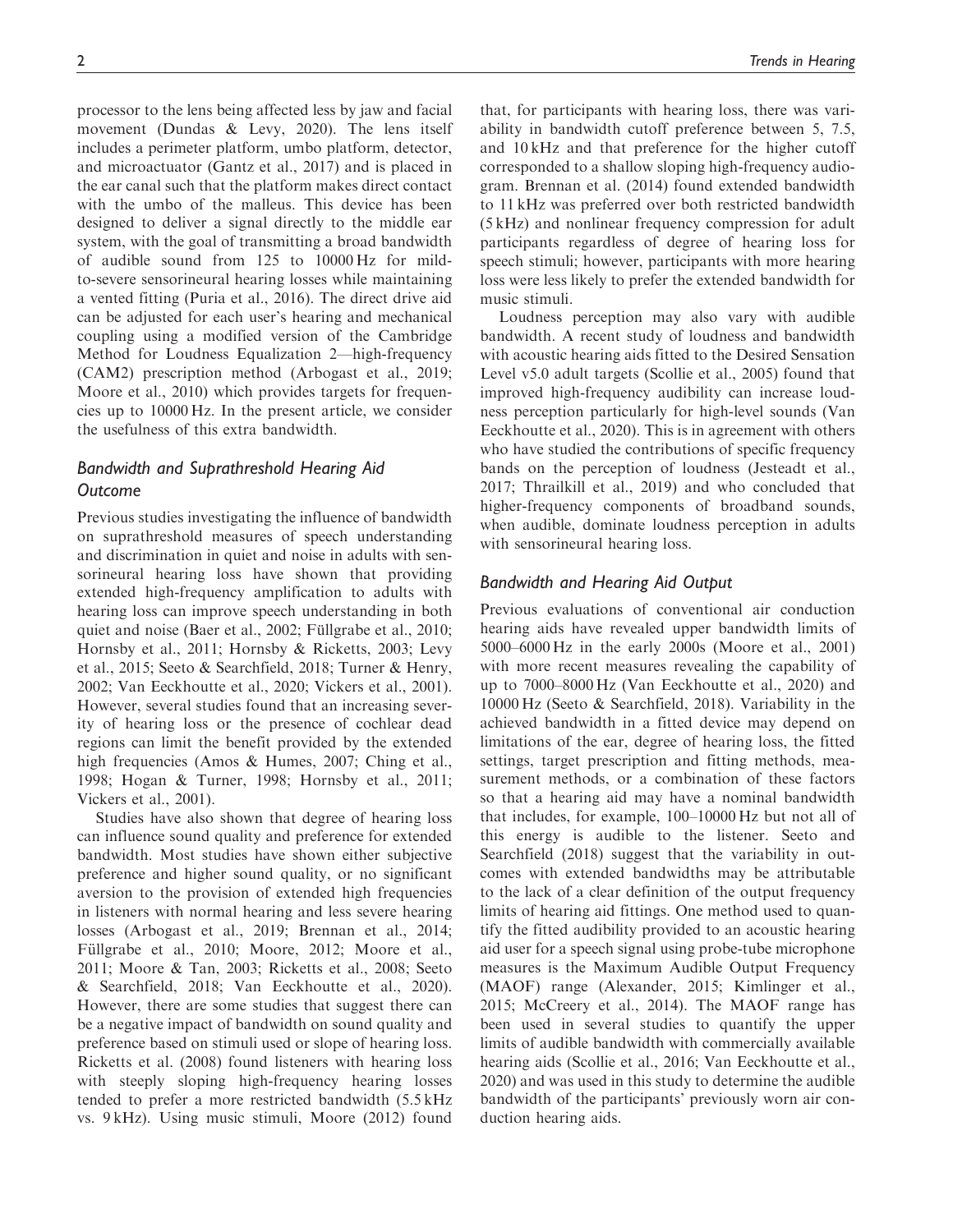Because the direct drive hearing device does not produce acoustic output, electroacoustic measures used to determine the bandwidth of a conventional hearing aid are not feasible. Puria et al. (2016) used temporal-bone measures to determine the maximum equivalent pressure output and stable gain of a direct drive system. Their results indicated that direct drive is expected to provide a passband to the temporal bone from 100 to 10000 Hz. The intended bandwidth of direct drive hearing aids, if successfully provided to patients, may provide more audibility than has been typically available from air conduction hearing aids in the past, particularly for fittings that incorporate significant venting. The Earlens device drives the tympanic membrane lens via an emitter housed in a vented ear-tip. No acoustic energy is delivered from this system, so the typical feedback loop created by leakage from acoustic output of an air conduction hearing aid receiver through the vent to the hearing aid microphone does not occur. Feedback generated as a result of mechanically stimulating the umbo can occur but tends to be significantly lower than that from vented acoustic hearing aids and, as a result, the direct drive system may result in less feedback than an acoustic sound source in the ear canal (Khaleghi & Puria, 2017).

This system also allows low-frequency output to be transmitted to the umbo without occluding the ear. Struck and Prusick (2017) compared the effective bandwidth and maximum gain before feedback of the Earlens versus six acoustic receiver-in-the-canal hearing aids fitted to default settings in simulated conditions and found that a broader bandwidth was achieved in both the low and high frequencies for the direct drive device. Provision of this extended bandwidth in direct drive fittings has been confirmed by previous studies using measures of aided in situ thresholds up to 10000 Hz (Arbogast et al., 2019; Fay et al., 2013; Gantz et al., 2017). Measures of threshold-level responses to tonal test signals, however, can only confirm audibility of low-level signals and do not provide a direct evaluation of the suprathreshold sound from the direct drive system. Evaluation beyond that of aided functional gain is desirable to consider aided outcomes such as loudness, speech recognition, and/or sound quality of real-world signals such as speech and music (Humes, 2003; Stelmachowicz et al., 2002). Levy et al. (2015) suggested that more research was needed to determine the benefits of extended bandwidth above the range typically seen with acoustic hearing aids. Gantz et al. (2017) reported aided versus unaided benefit using the direct drive hearing devices on measures of word recognition in quiet and sentence recognition in noise; however, the effects of the potentially increased bandwidth from fitted direct drive devices on speech recognition, loudness, and preference have not been evaluated in previous studies. Benefit in contrasting

bandwidth conditions is considered indirect measures of the available frequency response, as an index of achievable gain and performance on an individual level (Levy et al., 2015; Seeto & Searchfield, 2018). Measures that relate to functional communication are important for understanding how performance with a direct drive system varies with aided bandwidth, and studies in users of clinically available devices are necessary to determine whether the speculative benefits of bandwidth from lab- and headphone-derived studies can be achieved in wearable devices.

The purposes of this study were (a) to assess the functional bandwidth of the Earlens direct drive hearing aid by measuring aided sound field thresholds; (b) evaluate suprathreshold aided speech and loudness perception obtained with the Earlens device across bandwidth conditions that compare to past studies with acoustic hearing aids in listeners who had received a trial with the Earlens system; and (c) determine listener preference for restricted versus narrow bandwidth when wearing the Earlens system. In these tasks, we compared outcomes with the full bandwidth condition compared with narrow bandwidth test conditions. This method is consistent with previous studies of bandwidth (Brennan et al., 2014; Füllgrabe et al., 2010; Stelmachowicz et al., 2007; Van Eeckhoutte et al., 2020). In a companion study (Vaisberg et al., 2021), we investigated the Earlens device using sound quality ratings and found that the wider bandwidth that included both low- and high-frequency energy received higher sound quality ratings. The current study extends these results to examine measures of detection, benefit, loudness, and preference.

## Methods

This study was approved by the Western University Human Research Ethics Board (109433) and Lawson Health Research Institute (R-18-057).

#### **Participants**

Potential participants were screened for study inclusion and exclusion criteria (Fay et al., 2013) prior to enrollment (Table 1). Audiometric inclusion criteria followed Arbogast et al. (2019) (i.e., mild-to-severe sensorineural hearing loss with suprathreshold word recognition on the NU-6 word list  $\geq 60\%$  and normal tympanometry). This study required these criteria bilaterally.

Twenty-eight participants from London, Ontario and the surrounding area signed letters of informed consent. Thirteen of the 28 participants enrolled but did not complete the trial for the following reasons: small exostosis that prevented inclusion and was not apparent until after ear cleaning  $(n = 1)$ ; visualization of a weak spot on the tympanic membrane at the time of ear cleaning  $(n = 1)$ ;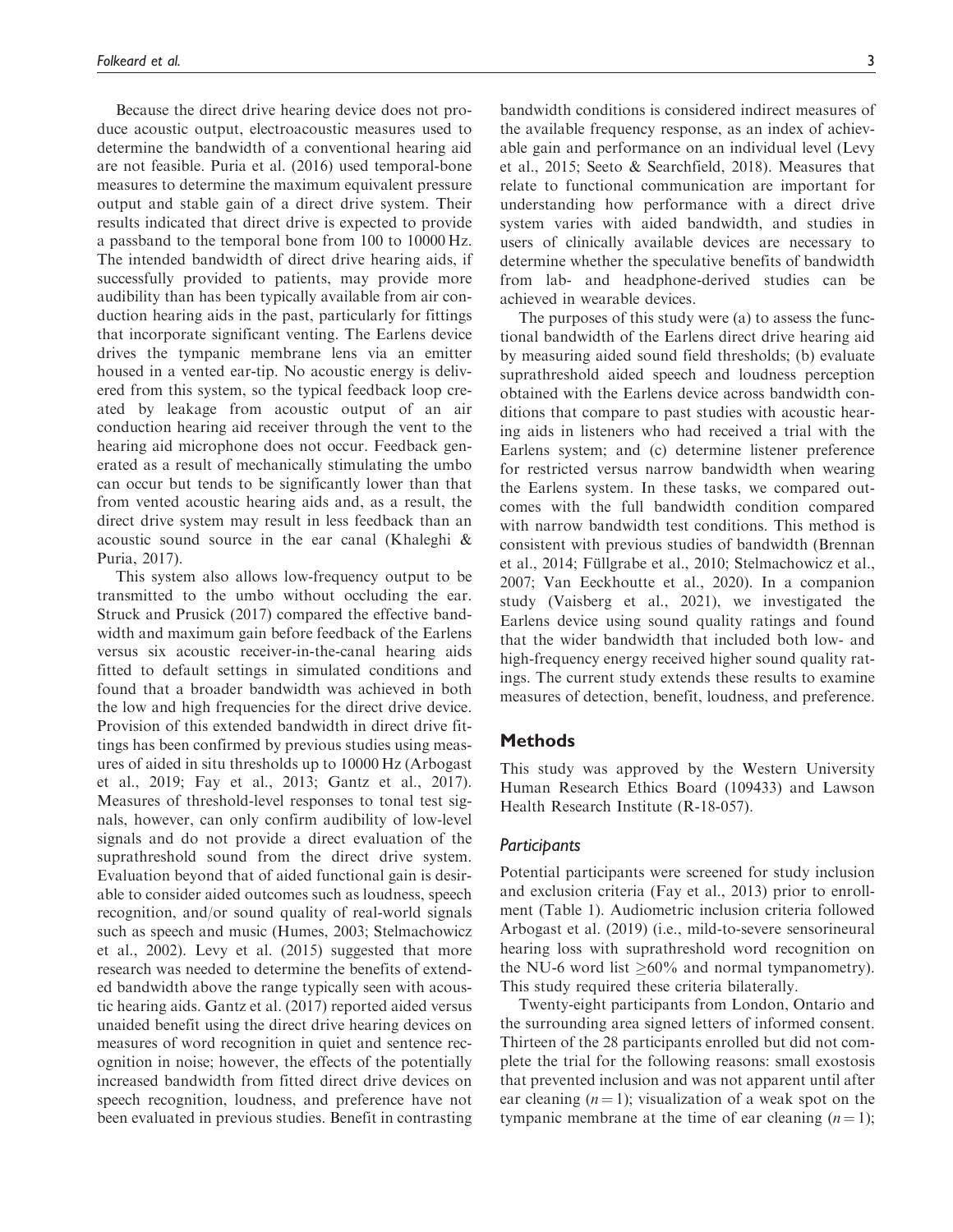#### Table 1. Inclusion and Exclusion Criteria for Participant Candidacy.

#### Inclusion:

The participant must:

- $\bullet$  Be an adult  $>$  18 years.
- Be a fluent speaker of English.
- $\bullet$  Have mild-to-severe sensorineural hearing loss to 8000 Hz with word recognition scores  $\geq$  60%.
- Have symmetrical hearing (<15 dB HL difference between thresholds in the left and right ears with the allowable exception of one frequency)
- Have a normal tympanogram.

#### Exclusion:

The participant must not have any known or active medical issues that would preclude having a hearing device, including:

- An abnormal tympanic membrane (deemed perforated, inflamed, or has dimeric or monomeric area, or in any other way abnormal). An abnormal middle ear or a history of prior middle ear surgery other than tympanostomy tubes.
- An ear canal anatomy that prevents the physician from seeing an adequate amount of the tympanic membrane.
- An anatomical configuration of the external auditory canal that prevents satisfactory placement of the lens.
- A history of chronic and recurrent ear infections in the past 24 months.
- A rapidly progressive or fluctuating hearing impairment.

 Diagnosed with having a compromised immune system which may impact the tissue of the auricle or ear canal, such as keratosis obturans, ichthyosis, eczema of the auricle or ear canal, or have ever received radiation of the head or chemotherapy for cancer within the past 6 years.

voluntary withdrawal of permission prior to impression  $(n = 1)$ ; participant could not tolerate the impression process  $(n = 1)$ ; initial impression was not successful and participant declined to return  $(n = 2)$ ; impressions were taken successfully, but a device could not be fabricated due to size and shape restrictions  $(n = 6)$ ; and device was fitted but the participant withdrew due to autophony when singing  $(n = 1)$ . The remaining 15 participants completed the entire protocol. Of these, seven participants were female (mean age: 72 years, range: 66–78); eight were male (mean age: 72.4 years, range: 68–86).

#### Otologic Assessments

All participants had audiometric testing for the octave and interoctave frequencies spanning 125 through 20000 Hz. Test frequencies for 125 through 8000 Hz were measured with insert earphones connected to foam tips, and the extended high frequencies were tested with Sennheiser HDA300 circumaural headphones. Testing was completed in a double-walled sound booth, using a GSI-61 audiometer that had been calibrated to meet ANSI S3.6 (2010) standards. Participants' audiometric thresholds are shown in Figure 1. Evaluation of the middle ear system was completed using the Titan wide band reflectance system.

#### Amplification History

Participants' amplification experience with air conduction hearing aids ranged from 3 months to 23 years  $(M = 9.8 \text{ years}, SD = 7.4 \text{ years}).$  Probe-tube microphone measures of participants' own aids were completed to measure the output of the hearing aids at 55, 65, and 75 dB sound pressure level (SPL) using the International Speech Test Signal (Holube et al., 2010). From the aided International Speech Test Signal spectrum, the MAOF of the participants' own aids was determined. An example of a participant's calculated MAOF for the 65 dB SPL speech signal is presented as supplemental digital content (S1). The mean MAOF for aided conversational speech at 65 dB SPL was 4185 and 5719 Hz for the RMS or peak levels of speech, respectively (data for other levels are presented as supplemental digital content S2). Results indicated that while wearing their own hearing devices, on average, participants received audible midlevel speech to just below 6000 Hz, ranging from about 2500 to 10000 Hz across participants and that speech audibility varied with speech level.

#### Ear Impression Procedure

All participants completed a deep ear canal impression procedure bilaterally, as required for the custom manufacturing of the direct drive lens and the ear-tips. Ear cleanings, followed by impressions, were conducted by an experienced neurotologist, following recommended procedures. Two-step deep ear canal impressions provided casts of the external ear canal including the tympanic membrane (Figure 2). Otoscopic examination was performed following removal of the impression to monitor the status of the ear. There were no serious adverse side effects from the impressions during the study. Mild side effects included small bilateral ear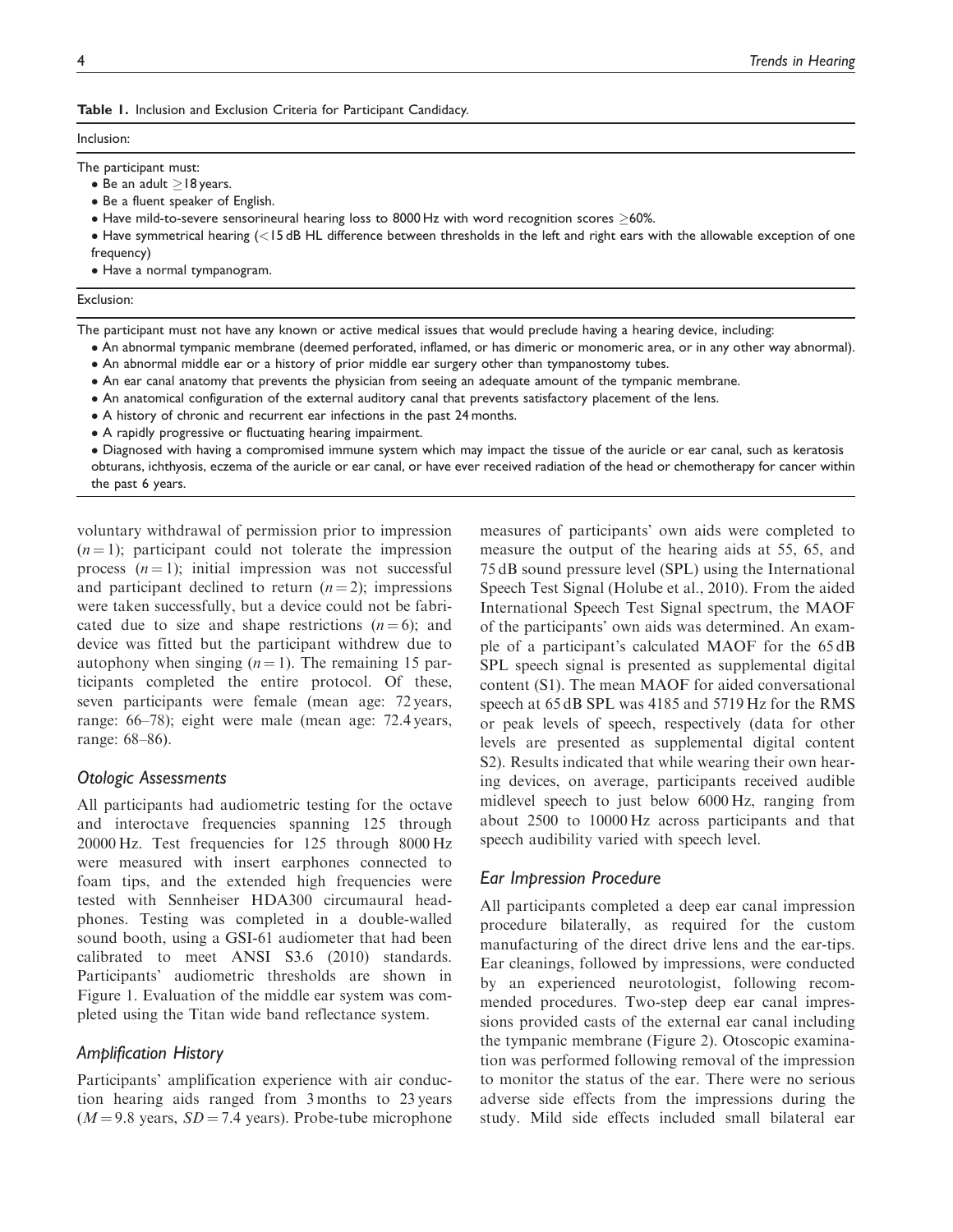

Figure 1. Pure Tone Detection Thresholds for the Left and Right Ear by Air Conduction (in Gray), Along With the Mean Thresholds (in Black) for All Participants ( $N = 15$ ).



Figure 2. Two-Stage Deep Canal Impression. The blue material is applied directly on the tympanic membrane, and the imprint of the umbo can be clearly seen on the resulting impression.

canal hematomas that self-resolved with one participant and temporary post-impression autophony with another participant. Note that this was not the same participant who voluntarily withdrew from the study postfitting due to autophony while singing. Examination of the impression was performed to ensure that a complete representation of the outer ear had been obtained.

#### Device Fitting and Programming

All participants were fitted with Earlens direct drive hearing devices between July 2018 and July 2019. Devices used light-based signal transmission. On the day of fitting, the lens was placed on the tympanic membrane by the same neurotologist who had performed the ear impression. Medical-grade mineral oil was applied to the ear canal to facilitate device retention and prevent debris buildup in the ear canal. Following placement, the external processor was fitted and programmed by an audiologist using proprietary Earlens Fitting software (version 1.7.2). The fitting software uses the audiometric thresholds to compute modified CAM2 prescriptive targets. In situ detection thresholds for the frequencies 125–10000 Hz are also measured using this software to determine the signal levels transmitted from the device to the listener. The test platform allows the clinician to present pure tones (via the device) and to manually search for and bracket thresholds using 5 dB steps in a one-up, two-down Hughson-Westlake adaptive tracking procedure (Carhart & Jerger, 1959). The software uses this in situ calibration to scale the output of the system and to determine the available maximum output on a frequency-by-frequency basis. This allows for display of the audibility of signals generated by the system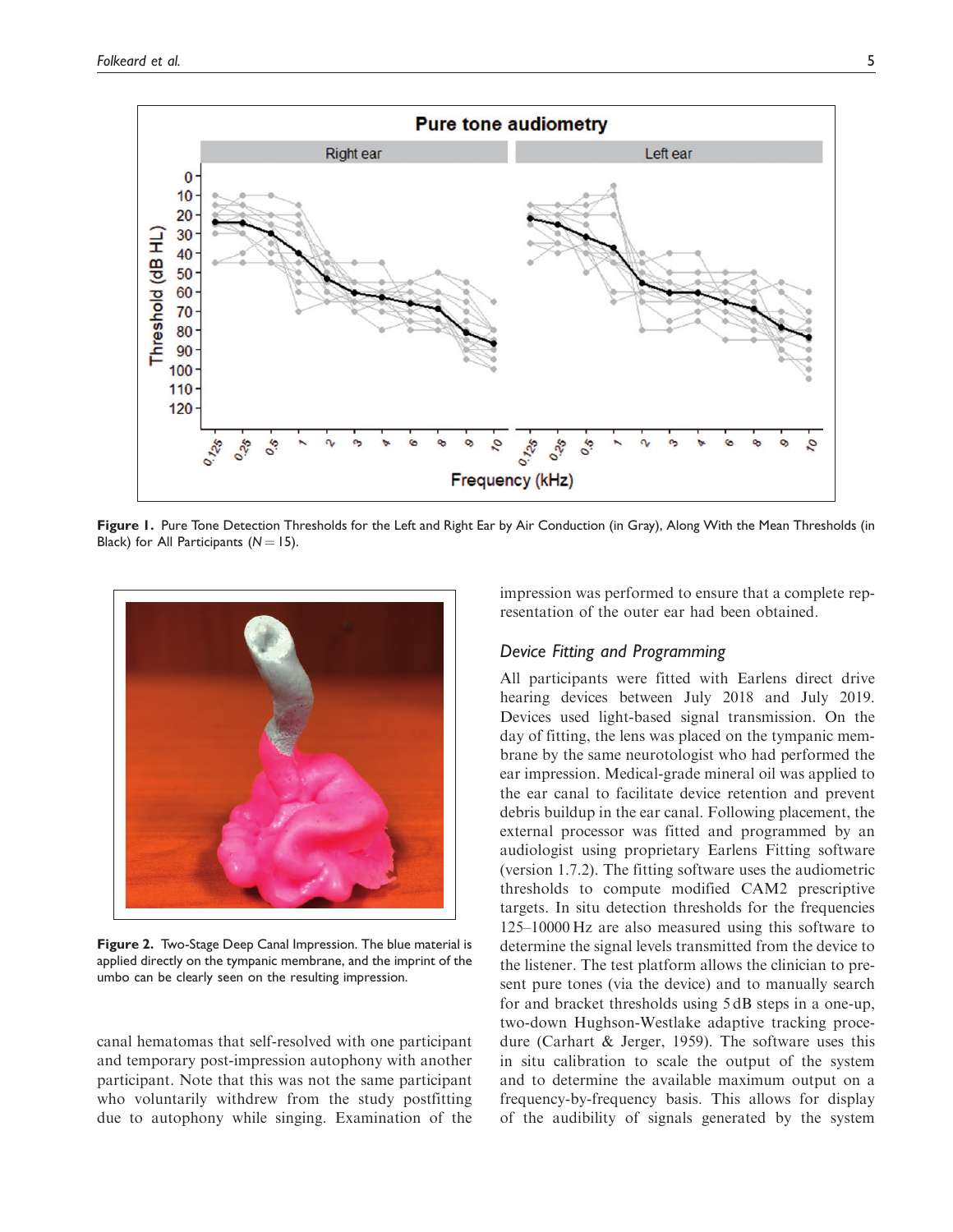| <b>Frequency (Hz)</b> | 125   | 250   | 500   | 1000  | 2000  | 4000  | 6000  | 8000   | 10000  |  |  |  |  |  |
|-----------------------|-------|-------|-------|-------|-------|-------|-------|--------|--------|--|--|--|--|--|
| Deviation (dB)        | 0.83  | 0.9   | 1.1   | 1.4   | 1.3   | 0.7   | 0.13  | $-0.5$ | $-0.9$ |  |  |  |  |  |
| Mean (SD)             | (2.6) | (3.0) | (2.7) | (3.0) | (3.1) | (2.6) | (2.5) | (2.9)  | (3.42) |  |  |  |  |  |
|                       |       |       |       |       | 2.3   |       |       |        |        |  |  |  |  |  |
|                       | (2.9) |       |       |       |       |       |       |        |        |  |  |  |  |  |
|                       |       | 2.3   |       |       |       |       |       |        |        |  |  |  |  |  |
| $RMSE$ (dB)           |       | (4.1) |       |       |       |       |       |        |        |  |  |  |  |  |
| Mean (SD)             |       |       |       |       | 1.7   |       |       |        |        |  |  |  |  |  |
|                       |       |       |       |       | (2.6) |       |       |        |        |  |  |  |  |  |
|                       |       |       |       |       |       |       | 1.8   |        |        |  |  |  |  |  |
|                       |       |       |       |       |       |       |       | (2.4)  |        |  |  |  |  |  |

Table 2. Descriptive Statistics of the Average Deviation From the Moderate Target (65 dB SPL), Including Signed Mean Difference, Standard Deviation of the Signed Difference, and Calculated Unsigned RMSE Values of Four Different Frequency Ranges.

 $Note. RMSE = root mean square error.$ 

relative to the available dynamic range achieved on the ear. The devices were initially fitted to these targets by the software while the participant was seated in a quiet room and fine-tuned to the participant's preference if necessary. Participants were provided with additional hearing aid programs based on the frequency response of the tuned-to-preference fitting but which varied in microphone directionality and noise reduction strength as required for use in their daily lives (e.g., music program). Participants also had access to a volume control for use in the real-world trial.

Because the application of oil during lens placement is known to cause a damping effect on hearing that is expected to subside after a few days, device programming was monitored and readjusted as follows. Each participant was seen 1–2 weeks postfitting to confirm device function and use and to address any questions. In situ calibration thresholds were reassessed at this and each subsequent appointment to ensure the stability of the fitting and to reprogram the device and/ or provide modified physical fits to ensure comfortable and stable fittings if needed. On average, the final fittings fell within 2.3 dB root mean square error (RMSE) from the prescribed targets across all frequencies (125– 10000 Hz) following fine tuning for preference (Table 2). Participants' individual RMSE results ranged from (0 to 8.5 dB) with 13/15 of the fittings having an RMSE less than 6.3 dB. These results indicate that most devices were fitted to a close approximation of the target and that most users' requests for fine tuning to preference tended to be consistent with those in Arbogast et al. (2019).

#### Real-World Trials

Following the fitting and follow-up procedures mentioned previously, participants were requested to wear the direct drive aids for a minimum of 4 weeks. The mean trial time before outcome measurement was 6 weeks ( $SD = 3.3$ ). The majority of participants (73%) were within the range of 5–7 weeks. During this time, participants could revisit the laboratory for fine tuning or troubleshooting. Four participants returned and required remakes to the custom lens and ear-tip, which extended their wear time to 10–15 weeks before outcome measurement. One participant with a large amount of ear canal change with jaw movement required two sets of lenses and three sets of ear-tips. One participant had a new lens and ear-tip made due to a lens malfunction at the time of the fitting. Two participants had complaints of "static" that were not resolved with reprogramming and were refit with a new lens and ear-tip monaurally  $(n = 1)$  and new ear-tips bilaterally  $(n = 1)$ . Troubleshooting components resulted in these four participants being seen for 2–7 additional in-lab appointments. One additional participant returned to have a noise program added for real-world use. In situ light calibration on the day of outcomes measurement confirmed stable fittings for all participants including those who had had the lens and ear-tip remakes.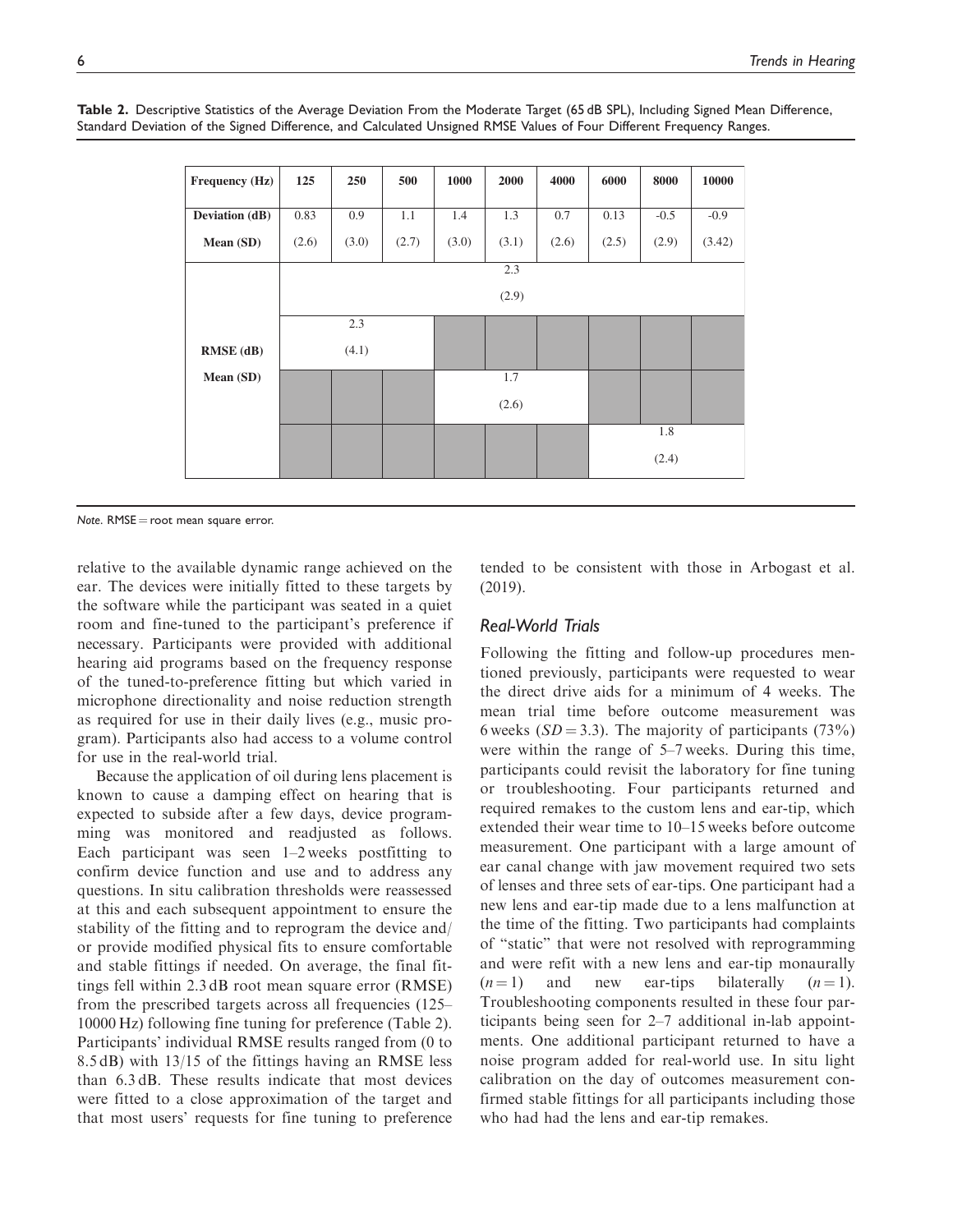#### Posttrial Outcome Measures

Following the trial period, outcome measures were administered to assess the effects of extended bandwidth on aided outcomes. The battery included aided tone detection thresholds, speech recognition, aided loudness perception, and preference. The hearing aids were set to an omnidirectional mode with advanced signal processing disabled. Two programs for this test battery were created: (a) full bandwidth, with the participants' realworld trial frequency response and (b) narrow bandwidth with a frequency response programmed to provide no output above 5000 Hz. All outcome measures except loudness perception were completed in both hearing aid programs. The 5000 Hz cutoff for the narrow bandwidth condition was chosen to be comparable to narrowband conditions reported for acoustic hearing aid fittings (Füllgrabe et al., 2010; Kimlinger et al., 2015; McCreery et al., 2014). The test conditions (full bandwidth versus narrow bandwidth) were not revealed to the participant during outcome measures.

For the loudness rating task, listeners wore the hearing devices in the full bandwidth program, and the stimuli were filtered to create four different bandwidths: (a) 123–10869 Hz; (b) 123–4455 Hz; (c) 313–10869 Hz; and (d) 313–4455 Hz. These filter conditions were selected to match those used by Moore and Tan (2003). For this measure, we filtered the stimuli with these filter conditions rather than using the hearing aid programming in an attempt to match Moore and Tan's experimental conditions. Sound quality ratings with these filter conditions have been previously reported in a companion study (Vaisberg et al., 2021).

The order of tests and conditions was randomized across listeners and test sessions. Testing was completed in one or two test sessions depending on scheduling and to prevent fatigue. If testing was completed on multiple days, repeated tests were scheduled on the same day to avoid differences in rest periods between conditions. All aided testing was completed in a standard  $283 \text{ cm} \times 305 \text{ cm}$  double-walled sound booth with a reverberation time (RT60) of 0.1 s. The participant was seated with access to a computer monitor and mouse. Seven loudspeakers surrounded the listener at horizontal angles of 45°, 90°, 135°, 180°, 225°, 270°, and 315° relative to the look direction at a distance of 110 cm and a height of 120 cm (floor to speaker centre). An eighth speaker at  $0^{\circ}$  was located at a distance of 115 cm and a height of 125 cm to accommodate conditions that required both speech and noise from  $0^\circ$ . In those conditions, the  $315^\circ$  speaker was moved to be directly in front of the  $0^{\circ}$  speaker. Listeners wore the Earlens system in both ears while the test battery was completed.

Detection Thresholds. Detection thresholds were conducted in a calibrated sound field using frequencymodulated tones from 125 to 10000 Hz produced by a clinical audiometer (GSI-61). All detection thresholds were bracketed using 5 dB steps and one-up, two-down adaptive tracking using the Hughson-Westlake procedure. Detection thresholds were measured unaided (i.e., pre-lens fitting with no devices in the ears) and aided (i.e., with lenses in place and hearing aids fitted and turned on). Aided thresholds were measured twice, once with the hearing aids set to the full bandwidth con-

Speech Recognition. Speech recognition was assessed using three measures; one using sentences, one using nonsense syllables, and one measuring word-final /s/ detection, described later. Each test was completed twice, with the participant wearing the hearing devices in each of the full and narrow bandwidth programs.

dition and also with the hearing aids set to the narrow

bandwidth condition.

Sentence recognition in noise was measured with the Hearing in Speech Test (HIST). This test uses sentences and bracketing procedures from the Hearing In Noise Test (Nilsson et al., 1994), with rerecorded stimuli that provide bandwidth to 20000 Hz and two-talker babble rather than steady-state background noise (Levy et al., 2015). Bracketing of the stimulus level was administered with software to measure the Reception Threshold for Sentences at a 50% correct level. Masker level was held constant at 65 dB(A). Three loudspeaker configurations were used: (a) target speech and two masking talkers from zero degrees azimuth; (b) target speech from zero degrees and two masking talkers from  $\pm 45$  degrees; and (c) target speech from –45 degrees and two masking talkers from  $+45$  degrees. The third configuration used an asymmetric configuration in which the two types of stimuli were spatially separated. This condition was included because it has been shown to be sensitive to bandwidth effects in a previous investigation in which listeners were tested with simulated amplification over headphones (Levy et al., 2015).

Consonant recognition in noise was measured with the University of Western Ontario Distinctive Features Differences test (Cheesman & Jamieson, 1996). The University of Western Ontario Distinctive Features Differences test presents the 21 consonants of English for two male and two female talkers. All test stimuli begin with the vowel sound  $\alpha/$  and end with  $\alpha/$ . The middle consonants change during the task, and the listener is asked to select the consonant that was heard from a computer display of 21 response choices (e.g., If the participant heard /æbIl/, they would choose the letter B on the screen.). Stimuli were presented at a conversational level of 60 dB SPL (ANSI, 2020; Pearsons et al., 1977) in a background of steady-state speech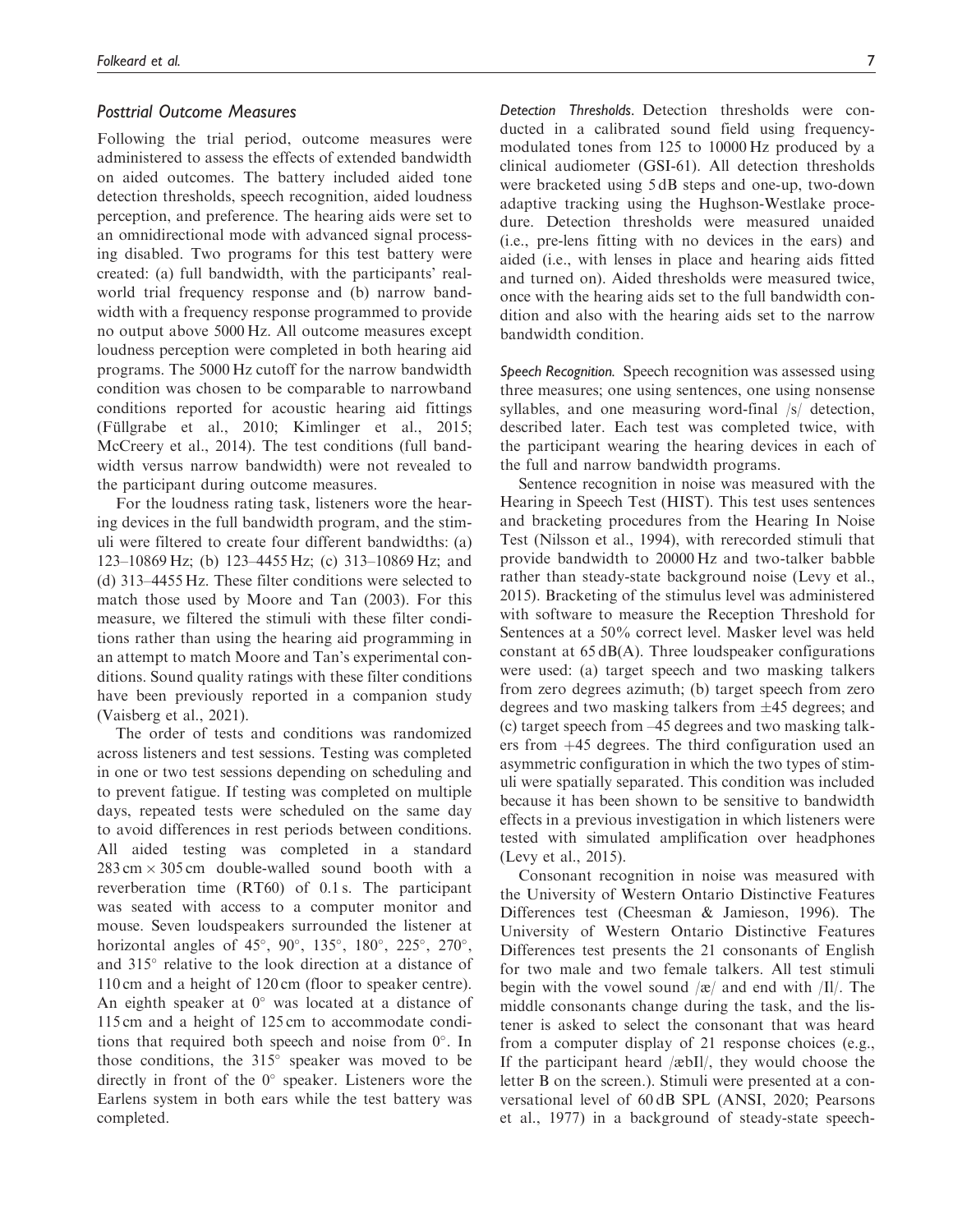shaped noise at a  $+6$  dB signal-to-noise ratio (SNR) at zero degrees azimuth. This or similar tests at similar levels and SNRs have been used in evaluations of extended bandwidth in air conduction hearing aids (McCreery et al., 2014; Van Eeckhoutte et al., 2020). Listeners selected the perceived medial consonant on the computer screen, and responses were logged within the test software. The test was completed twice per condition (i.e., full bandwidth and narrow bandwidth) for a total of four tests. An error matrix was generated to investigate specific patterns of individual consonant recognition confusion between the two bandwidth conditions (Alexander & Rallapalli, 2017; Glista et al., 2012; Salorio-Corbetto et al., 2017; Van Eeckhoutte et al., 2020).

Aided fricative detection was measured with the University of Western Ontario Plurals Test (Glista & Scollie, 2012), which measures detection of word-final /s/ using a list of nouns in singular and plural forms. The test was administered at 55 dB SPL with a masker noise embedded in the test at 20 dB SNR, both from zero degrees azimuth. This test was completed twice per condition (i.e., full bandwidth and narrow bandwidth) for a total of four tests.

Aided Loudness Perception. The Contour Test of Loudness Perception (Cox et al., 1997) was used to measure aided loudness ratings, for sentences from the modified Connected Speech Test passages Ocean and Water (Saleh et al., 2020). With each sentence presentation, the listeners indicated their perceived loudness category on a computer screen. Seven loudness categories included the following: Very soft, Soft, Comfortable but slightly soft, Comfortable, Comfortable but slightly loud, Loud, and Uncomfortably loud. Presentation levels ranged from 52 to 80 dB SPL and increased in steps of 4 dB until either the maximum level was reached or a rating of Uncomfortably loud was given. At that point, the stimulus level reversed (descending run). Loudness ratings were scored from 1 to 7. Ratings from the ascending and descending run were averaged together to obtain one number for each stimulus level for a given test condition (Jenstad et al., 2007). Each condition was presented twice, for a total of eight loudness tasks. The loudness results for the two repetitions were averaged to obtain a single result for each test condition.

Preference. Subjective preference for either the full or narrow bandwidth condition was measured using a single-blind, unforced-choice, paired comparisons paradigm (Amlani & Schafer, 2009; Eisenberg et al., 1997; Punch et al., 2001). Listeners heard a broadband recording of the Dove Passage from the modified Connected Speech Test (Saleh et al., 2020). The passage was presented at  $60$  dB SPL from  $0^{\circ}$  azimuth. The tester alternated the hearing devices between the full narrow bandwidth programs using the manufacturer's software. Participants were asked to state their preference for Program 1, Program 2, or declare no preference. Participants did not know the nature of the difference between the two programs. The procedure was repeated twice with the order of programs reversed on the second trial. Starting condition was counterbalanced across participants. For the analysis, the preference results were coded as follows. If the listener had the same preference in both trials, the response was coded as a strong preference. If the listener indicated a preference for a condition in one trial, and no preference in another trial, this was coded as a weak preference. No preference was coded if (a) the listener selected no preference on both trials or (b) the listener selected a preference for one condition in one trial and a preference for the other condition in the other trial. Correlation analyses were completed to determine any relations between degree and slope of hearing loss with bandwidth preference (Moore, 2012; Ricketts et al., 2008).

## **Results**

#### Detection Thresholds

Unaided and aided detection thresholds are shown in Figure 3. In the unaided and narrow bandwidth conditions, there were several participants with thresholds above the limits of the audiometer at the higher test frequencies: at  $8000 \text{ Hz}$   $(n = 1)$ ,  $9000 \text{ Hz}$   $(n = 7)$ , and 10000 Hz  $(n = 8)$  in the unaided condition; and at 6000 Hz  $(n=2)$  and 8000–10000 Hz  $(n=9)$  in the narrow bandwidth condition. Thresholds above the limits of the audiometer were coded as the maximum presentation level for that frequency  $+1$  dB. In the full bandwidth condition, all participants had measurable aided thresholds at all frequencies tested (125– 10000 Hz).

Detection thresholds were analyzed with a repeatedmeasures analysis of variance, using Greenhouse– Geisser corrections to adjust for lack of sphericity. Aided thresholds were the dependent variable, and test frequency and bandwidth condition were repeated factors. There was an overall effect of test frequency, F  $(3.62, 50.64) = 86.90, p \leq .001, \eta^2 = .85, \text{ and bandwidth}$ condition,  $F(1.37, 19.10) = 211.31, p < .001, \eta^2 = .94$ , as well as an interaction between bandwidth condition and test frequency,  $F(5.19, 72.71) = 76.68$ ,  $p < .001$ ,  $p^2 = .85$ . Frequency-specific pairwise comparisons were completed for (a) unaided versus full bandwidth to measure aided benefit and (b) narrow versus full bandwidth to test the impact of bandwidth. Aided full bandwidth thresholds were better than unaided at 500 Hz and above, through  $10000 \text{ Hz}$  (500 Hz:  $p = .023$ ; 1000 Hz: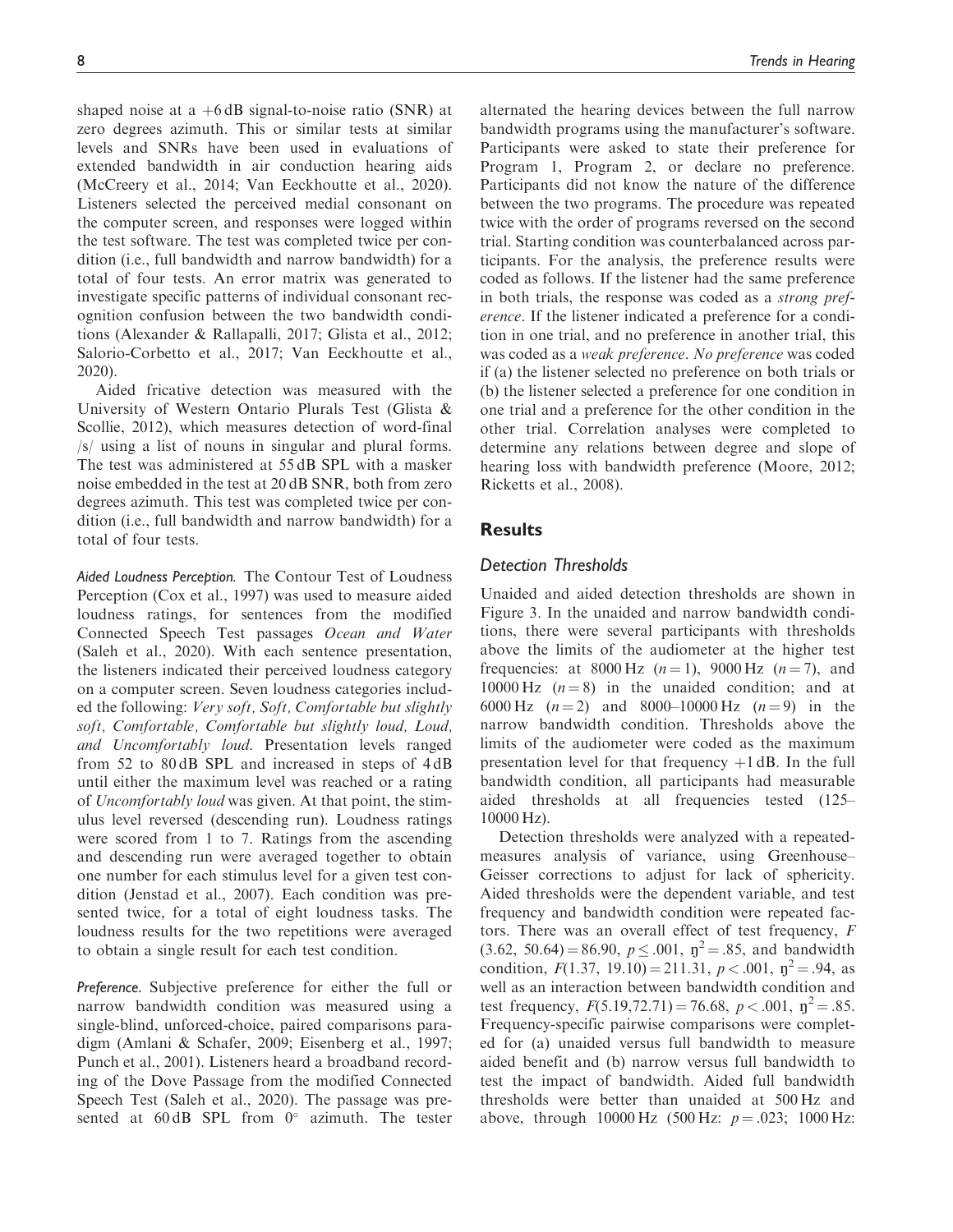

Figure 3. Average Binaural Detection Thresholds for Frequency-Modulated Tones in Sound Field for All Participants ( $N = 15$ ). Error bars indicated one standard deviation from the mean. Conditions include unaided listening versus listening with the direct drive hearing aid, programmed either with settings for use in a trial period (full bandwidth) or with narrow bandwidth test condition with gain restricted above 5000 Hz.



Figure 4. Mean Reception Threshold for Sentences in Two-Talker Babble at Three Azimuths in Full Bandwidth Versus Narrow Bandwidth  $(N = 15)$ . Error bars indicate one standard deviation. Overall, there was a significant difference between full and narrow bandwidth conditions.  $SNR = signal-to-noise ratio.$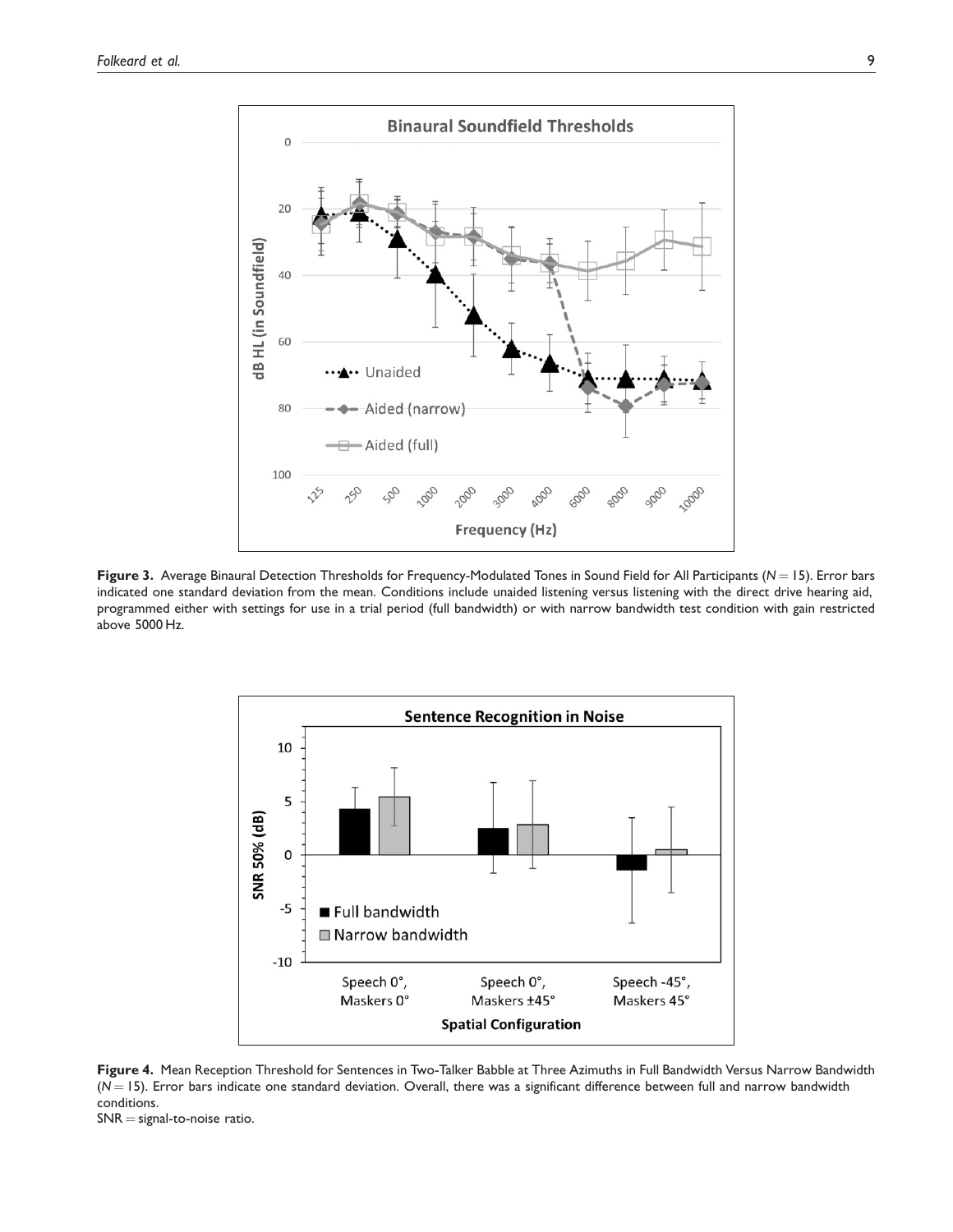

Figure 5. Mean Percentage Correct Scores for Consonant Recognition in Noise and Word-Final Plural Detection in the Full Versus Narrow Bandwidth Conditions ( $N = 15$ ). Error bars indicate one standard deviation. There was a significant difference between the two bandwidth conditions for both outcome measures.

 $p = .001$ ; all other frequencies  $p < .001$ ). Narrowband aided thresholds were poorer than full bandwidth aided thresholds at  $6000 \text{ Hz}$  and above ( $p < .001$ ). At all other frequencies, narrow and full bandwidth thresholds did not differ significantly (125, 250, 500, 2000, 4000 Hz:  $p = 1.00$ ; 1000 Hz:  $p = .311$ ; 3000 Hz  $p = .813$ ). These results indicate that improved detection was observed in aided versus unaided conditions and also that the narrow bandwidth programming successfully reduced high-frequency audibility, at least for the low levels tested in this task.

#### Speech Recognition: Sentences in Noise

Mean reception thresholds for sentences from the HIST are shown in Figure 4. An analysis of variance was completed to assess the effect of spatial configuration (i.e., azimuths) and bandwidth (full, narrow) as repeated measures. Results indicated a significant main effect of spatial configuration,  $F(1.95, 27.34) = 27.34, p \le .001$ ,  $\eta^2$  = .66, and bandwidth,  $F(1, 14.00) = 4.98$ ,  $p = .042$ ,  $\eta^2$  = .26. The interaction between bandwidth and spatial configuration was nonsignificant,  $F(1.93, 27.01) = 3.10$ ,  $p = .063$ ,  $\eta^2 = .184$ . On average, participants were able to recognize HIST sentences with 1.1 dB more background noise in the full bandwidth condition versus the narrow bandwidth condition, averaged across spatial configurations.

#### Speech Recognition: Consonants in Noise

Figure 5 displays the mean percent correct scores for consonant recognition in full and narrow bandwidth conditions. For analysis, the percent correct scores were converted to rationalized arcsine units (RAU) (Studebaker, 1985). A paired samples  $t$  test was completed on the RAU scores. Scores were significantly better by 10.2 RAU in the full bandwidth condition  $(M = 79.6, SD = 15.6)$  compared with the narrow bandwidth condition  $(M = 69.4, SD = 13.8);$  $t(14) = -2.83, p = .01.$ 

The differences in error patterns for individual consonants between the two bandwidth conditions were analyzed on a confusion difference matrix by subtracting the number of correct trials in the narrow bandwidth condition from those in the full bandwidth condition, per consonant (Table 3). With four talkers and two repetitions, each consonant was presented 120 times across the 15 listeners. The highest rate of differences in confusions was observed for /s/ with 65% (78/120 trials) more correct identifications in the full bandwidth condition. The most frequent confusion in the narrow bandwidth condition was perceiving /s/ as/  $f/(57/120 \text{ trials})$ . Similarly,  $|z|$ , the voiced cognate of  $|s|$ , had 70/120 more correct identifications in the full bandwidth condition. The next most frequent confusions included the perception of  $|z|$  as  $|v|$  in 37 120 trials and /t/ as /k/ in the narrowband condition (34/ 120 trials). Taken together, these improvements in consonant recognition indicate a higher rate of accuracy for those phonemes with higher frequency content when using the direct drive hearing system at full bandwidth.

#### Speech Recognition: Word-Final Plural /s/ Detection

Figure 5 also displays the mean percent correct scores on the University of Western Ontario Plurals test, for full and narrow bandwidth conditions. Performance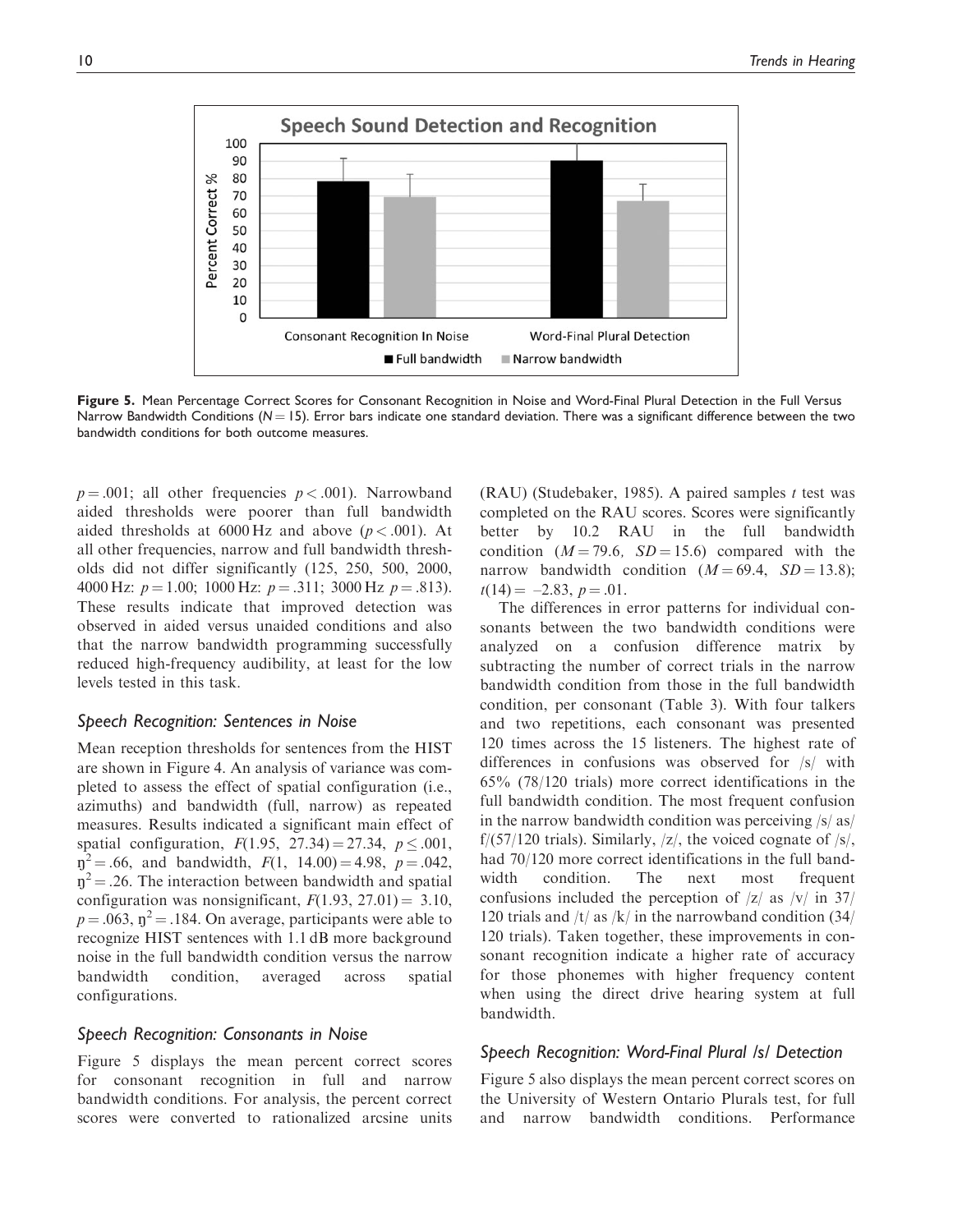|         |                                                       | Response Differences |                |                  |                  |                  |                  |                  |                  |                  |                  |                  |                  |                  |                  |                         |                  |                  |                  |                  |                  |                           |
|---------|-------------------------------------------------------|----------------------|----------------|------------------|------------------|------------------|------------------|------------------|------------------|------------------|------------------|------------------|------------------|------------------|------------------|-------------------------|------------------|------------------|------------------|------------------|------------------|---------------------------|
|         |                                                       | $\overline{B}$       | <b>CH</b>      | $\mathbb D$      | $\rm F$          | ${\rm G}$        | $\rm H$          | J                | $\rm K$          | L                | $\overline{M}$   | $\mathbf N$      | $\rm P$          | $\mathbb R$      | SH               | $\overline{\mathbf{S}}$ | <b>TH</b>        | $\mathbf T$      | $\overline{V}$   | W                | $\rm Y$          | $\ensuremath{\mathbf{Z}}$ |
|         |                                                       | /b/                  | /t             | /d/              | /f/              | /g/              | /h/              | $/d_3/$          | /k/              | /1/              | /m/              | /n/              | /p/              | /r/              | /                | $\sqrt{s}$              | $/\theta/$       | /t/              | v                | /w/              | /j/              | z                         |
| Stimuli | $\mathbf{B}$                                          | $-14$                | $\mathbf{1}$   | $\mathbf{1}$     | $\overline{0}$   | $\boldsymbol{0}$ | $-1$             | $\overline{0}$   | $\overline{0}$   | $\overline{0}$   | $\mathbf{0}$     | $\overline{0}$   | $\overline{0}$   | $\mathbf{1}$     | $\overline{0}$   | $\overline{0}$          | $\mathbf{1}$     | $\mathbf{0}$     | 12               | $\mathbf{0}$     | $-1$             | $\boldsymbol{0}$          |
|         | <b>CH</b>                                             | $\mathbf{0}$         | $-5$           | $\mathbf{0}$     | $\mathbf{0}$     | $\overline{0}$   | $\overline{0}$   | $\overline{2}$   | $-1$             | $\mathbf{1}$     | $\mathbf{1}$     | $\overline{0}$   | $\overline{0}$   | $\mathbf{1}$     | $\mathbf{0}$     | $\mathbf{1}$            | $\overline{0}$   | $\overline{0}$   | $\overline{0}$   | $\mathbf{0}$     | $\mathbf{0}$     | $\mathbf{0}$              |
|         | $\mathbb D$                                           | $-2$                 | $\mathbf{0}$   | $\overline{0}$   | $\boldsymbol{0}$ | $\overline{2}$   | $\overline{0}$   | $\overline{0}$   | $\overline{0}$   | $\mathbf{0}$     | $\overline{0}$   | $\mathbf 0$      | $\mathbf{1}$     | $\overline{0}$   | $\mathbf{0}$     | $\overline{0}$          | $\overline{0}$   | $\overline{0}$   | $-1$             | $\boldsymbol{0}$ | $\mathbf{0}$     | $\mathbf{0}$              |
|         | $\mathbf F$                                           | $\boldsymbol{0}$     | $-1$           | $-1$             | $\overline{c}$   | $1\,$            | $-4$             | $\overline{0}$   | $^{\circ}1$      | $\boldsymbol{0}$ | $\boldsymbol{0}$ | $\boldsymbol{0}$ | $-5$             | $\boldsymbol{0}$ | $1\,$            | $-1$                    | 6                | $-1$             | $\overline{4}$   | $\boldsymbol{0}$ | $\boldsymbol{0}$ | $\mathbf{0}$              |
|         | ${\mathsf G}$                                         | $\overline{c}$       | $\mathbf{1}$   | $-5$             | $-1$             | $\sqrt{2}$       | $\overline{0}$   | $\overline{1}$   | $\mathbf{0}$     | $\overline{0}$   | $\mathbf{0}$     | $\overline{0}$   | $\overline{0}$   | $\overline{0}$   | $\overline{0}$   | $\mathbf{0}$            | $\mathbf{0}$     | $\mathbf{0}$     | $\mathbf{0}$     | $\mathbf{0}$     | $\overline{0}$   | $\mathbf{0}$              |
|         | H                                                     | $\overline{0}$       | $\mathbf{0}$   | $-2$             | $\,$ 8 $\,$      | $\mathbf{0}$     | $-2$             | $\mathbf{0}$     | $-1$             | $\mathbf 0$      | $\boldsymbol{0}$ | $\boldsymbol{0}$ | $-1$             | $\boldsymbol{0}$ | $\overline{0}$   | $\boldsymbol{0}$        | $\mathbf{0}$     | $\boldsymbol{0}$ | $-2$             | $\overline{0}$   | $\mathbf{0}$     | $\mathbf{0}$              |
|         | $\mathbf{I}$                                          | $\mathbf{1}$         | $\mathbf{1}$   | $\overline{2}$   | $\overline{0}$   | 5                | $\overline{0}$   | $-4$             | $-4$             | $\overline{0}$   | $\mathbf{0}$     | $\overline{0}$   | $\overline{0}$   | $\overline{0}$   | $-1$             | $\mathbf{0}$            | $\mathbf{0}$     | $-1$             | $\mathbf{0}$     | $\mathbf{1}$     | $\mathbf{0}$     | $\mathbf{0}$              |
|         | $\mathbbm{K}$                                         | $\overline{0}$       | $\mathbf{0}$   | $\mathbf{0}$     | $-1$             | $-1$             | $\mathbf{0}$     | $\mathbf{0}$     | $\overline{3}$   | $\overline{0}$   | $\boldsymbol{0}$ | $-1$             | $\overline{2}$   | $\overline{0}$   | $\overline{0}$   | $\mathbf{0}$            | $\mathbf{0}$     | $-2$             | $\overline{0}$   | $\mathbf{1}$     | $-1$             | $\mathbf{0}$              |
|         | $\mathbf L$                                           | $^{\circ}1$          | $^{\circ}1$    | $\mathbf{0}$     | $\boldsymbol{0}$ | $\boldsymbol{0}$ | $-1$             | $\overline{0}$   | $\,1\,$          | $-13$            | $\overline{2}$   | $-1$             | $\boldsymbol{0}$ | $\mathbf{1}$     | $\overline{0}$   | $\boldsymbol{0}$        | $\mathbf{0}$     | $\boldsymbol{0}$ | $\overline{2}$   | 12               | $-1$             | $\boldsymbol{0}$          |
|         | M                                                     | $\mathbf{0}$         | $\overline{0}$ | $\mathbf{0}$     | $\mathbf{0}$     | $\overline{0}$   | $\mathbf{0}$     | $\mathbf{1}$     | $\mathbf{0}$     | $\overline{c}$   | $-1$             | $-3$             | $\overline{0}$   | $\overline{0}$   | $\mathbf{0}$     | $\overline{0}$          | $\overline{0}$   | $\overline{0}$   | $\mathbf{0}$     | $\mathbf{1}$     | $\mathbf{0}$     | $\mathbf{0}$              |
|         | $\mathbf N$                                           | $\mathbf{0}$         | $\mathbf{0}$   | $\mathbf{0}$     | $\mathbf{0}$     | $\boldsymbol{0}$ | $\mathbf 0$      | $\overline{0}$   | $\overline{0}$   | $\mathbf{-1}$    | $-2$             | $\mathbf{1}$     | $\overline{0}$   | $\mathbf 0$      | $\overline{0}$   | $\overline{0}$          | $\overline{0}$   | $\mathbf{1}$     | $\mathbf{0}$     | $\overline{0}$   | $\mathbf{1}$     | $\boldsymbol{0}$          |
|         | ${\bf P}$                                             | $\mathbf{-1}$        | $\mathbf{1}$   | $^{\circ}1$      | $-5$             | $\boldsymbol{0}$ | $\boldsymbol{0}$ | $\mathbf{0}$     | $-4$             | $-1$             | $\boldsymbol{0}$ | $\boldsymbol{0}$ | 12               | $\mathbf{1}$     | $\boldsymbol{0}$ | $\mathbf 0$             | $\mathbf 0$      | $^{\circ}1$      | $\mathbf{-1}$    | $\boldsymbol{0}$ | $\boldsymbol{0}$ | $\mathbf{0}$              |
|         | $\mathbb{R}$                                          | $-1$                 | $\mathbf{0}$   | $\overline{0}$   | $\overline{0}$   | $-1$             | $\mathbf{0}$     | $\overline{0}$   | $\mathbf{0}$     | $-1$             | $\mathbf{0}$     | $\overline{0}$   | $\mathbf{1}$     | $-6$             | $\mathbf{1}$     | $\mathbf{0}$            | $\overline{0}$   | $\overline{0}$   | $-2$             | 9                | $\mathbf{0}$     | $\overline{0}$            |
|         | <b>SH</b>                                             | $-1$                 | $-3$           | $1\,$            | $\mathbf{1}$     | $\boldsymbol{0}$ | $-1$             | $-1$             | $-1$             | $\mathbf 0$      | $\boldsymbol{0}$ | $\boldsymbol{0}$ | $\overline{2}$   | $\mathbf{1}$     | 6                | $-5$                    | $\overline{0}$   | $\overline{0}$   | $\overline{0}$   | $\,1\,$          | $\overline{0}$   | $\mathbf{0}$              |
|         | S                                                     | $-1$                 | $\mathbf{0}$   | $-1$             | $-57$            | $-2$             | $-9$             | $-2$             | $-1$             | $-1$             | $\mathbf{1}$     | $\overline{0}$   | $-2$             | $\overline{0}$   | $\mathbf{0}$     | 78                      | $-1$             | $-1$             | $\overline{0}$   | $\mathbf{1}$     | $-1$             | $-1$                      |
|         | TH                                                    | $-7$                 | $-1$           | $\sqrt{2}$       | $\mathbf{1}$     | $\mathbf{-1}$    | $\mathbf{1}$     | $\overline{0}$   | $\mathbf{0}$     | $^{\circ}1$      | $-1$             | $\overline{0}$   | $-1$             | $\boldsymbol{0}$ | $\mathbf{0}$     | $\mathbf{0}$            | $\mathfrak{Z}$   | $\boldsymbol{0}$ | 5                | $\boldsymbol{0}$ | $\mathbf{0}$     | $\mathbf{0}$              |
|         | $\mathbf T$                                           | $-1$                 | $\overline{2}$ | $\overline{1}$   | $\mathbf{0}$     | $\mathbf{0}$     | $\overline{0}$   | $^{\circ}1$      | $-34$            | $\boldsymbol{0}$ | $\overline{0}$   | $\overline{0}$   | $-3$             | $\boldsymbol{0}$ | $\mathbf{0}$     | $^{\circ}1$             | $\overline{0}$   | 37               | $\boldsymbol{0}$ | $\boldsymbol{0}$ | $\overline{0}$   | $\mathbf{0}$              |
|         | $\overline{V}$                                        | $\mathbf{1}$         | $\mathbf{0}$   | $-2$             | $-2$             | $-1$             | $\overline{0}$   | $\mathbf{0}$     | $-1$             | $\mathbf{0}$     | $\mathbf{1}$     | $\overline{0}$   | $\overline{0}$   | $\overline{0}$   | $\mathbf{0}$     | $\mathbf{0}$            | 6                | $\mathbf{0}$     | $-2$             | $-1$             | $\mathbf{0}$     | $\mathbf{1}$              |
|         | W                                                     | $\overline{0}$       | $\mathbf{0}$   | $\boldsymbol{0}$ | $\mathbf{0}$     | $-1$             | $\boldsymbol{0}$ | $\mathbf{0}$     | $\mathbf{0}$     | $-1$             | $\mathbf{1}$     | $\overline{0}$   | $\overline{0}$   | $-1$             | $\mathbf{0}$     | $\overline{0}$          | $\overline{0}$   | $\mathbf 0$      | $\overline{2}$   | $\boldsymbol{0}$ | $\overline{0}$   | $\mathbf{0}$              |
|         | $\mathbf{Y}$                                          | $\boldsymbol{0}$     | $-1$           | $\boldsymbol{0}$ | $-1$             | $\mathbf{1}$     | $-1$             | $\mathbf{1}$     | $\boldsymbol{0}$ | $-3$             | $\boldsymbol{0}$ | $-2$             | $\overline{0}$   | $\boldsymbol{0}$ | $-1$             | $\boldsymbol{0}$        | $\boldsymbol{0}$ | $\boldsymbol{0}$ | $\mathbf{1}$     | $\overline{2}$   | $\overline{4}$   | $\mathbf{0}$              |
|         | $\mathbf{Z}% ^{T}=\mathbf{Z}^{T}\times\mathbf{Z}^{T}$ | $-11$                | $\mathbf{0}$   | $-15$            | $-6$             | $-1$             | $-2$             | $\boldsymbol{0}$ | $\boldsymbol{0}$ | $-1$             | $-1$             | $\overline{0}$   | $\boldsymbol{0}$ | $-1$             | $\boldsymbol{0}$ | 6                       | $\boldsymbol{0}$ | $\boldsymbol{0}$ | $-37$            | $-1$             | $\boldsymbol{0}$ | 70                        |

#### Table 3. Difference in Consonant Confusions Between the Full Bandwidth Minus the Narrow Bandwidth Conditions.

Note. Positive values on the diagonal indicate better performance in the full bandwidth condition. Negative values outside the diagonal indicate more confusion between consonants in the narrowband condition.

improved by 25 percentage points in the full bandwidth compared with the narrow bandwidth condition. For analysis, percent correct scores were converted to RAU, and a paired samples  $t$  test comparing bandwidth conditions was completed. Results indicated a significant improvement in the full bandwidth condition ( $M = 97.3$ ,  $SD = 16.4$ ) compared with the narrow bandwidth condition ( $M = 65.4$ ,  $SD = 9.5$ ),  $t(14) = -6.2$ ,  $p = .001$ .

#### Loudness Ratings

Figure 6 displays a sigmoidal fit to the bilateral aided loudness ratings from all participants for each condition. Perceived loudness increased with increasing stimulus level for all four conditions, with the largest bandwidth condition generally having higher loudness judgments than the other conditions. A linear mixed-effects model was completed with participant as a random effect and bandwidth and level as fixed effects. Adding an interaction did not improve the model. This was tested by comparing the models with the log-likelihood. Adding level and bandwidth to the model significantly improved it,  $\chi^2$  (1) = 1087.08, p < .001 and  $\chi^2$  (3) = 27.75, p < .001, respectively, while adding the interaction did not significantly further improve the model,  $\gamma^2$  (3) = 4.04, p = .26. The reference bandwidth was 123–10869 Hz. Post hoc paired  $t$  tests with Bonferroni correction were chosen to further examine differences between pairs of bandwidth conditions. Results showed that the reference bandwidth condition (123–10869 Hz) was significantly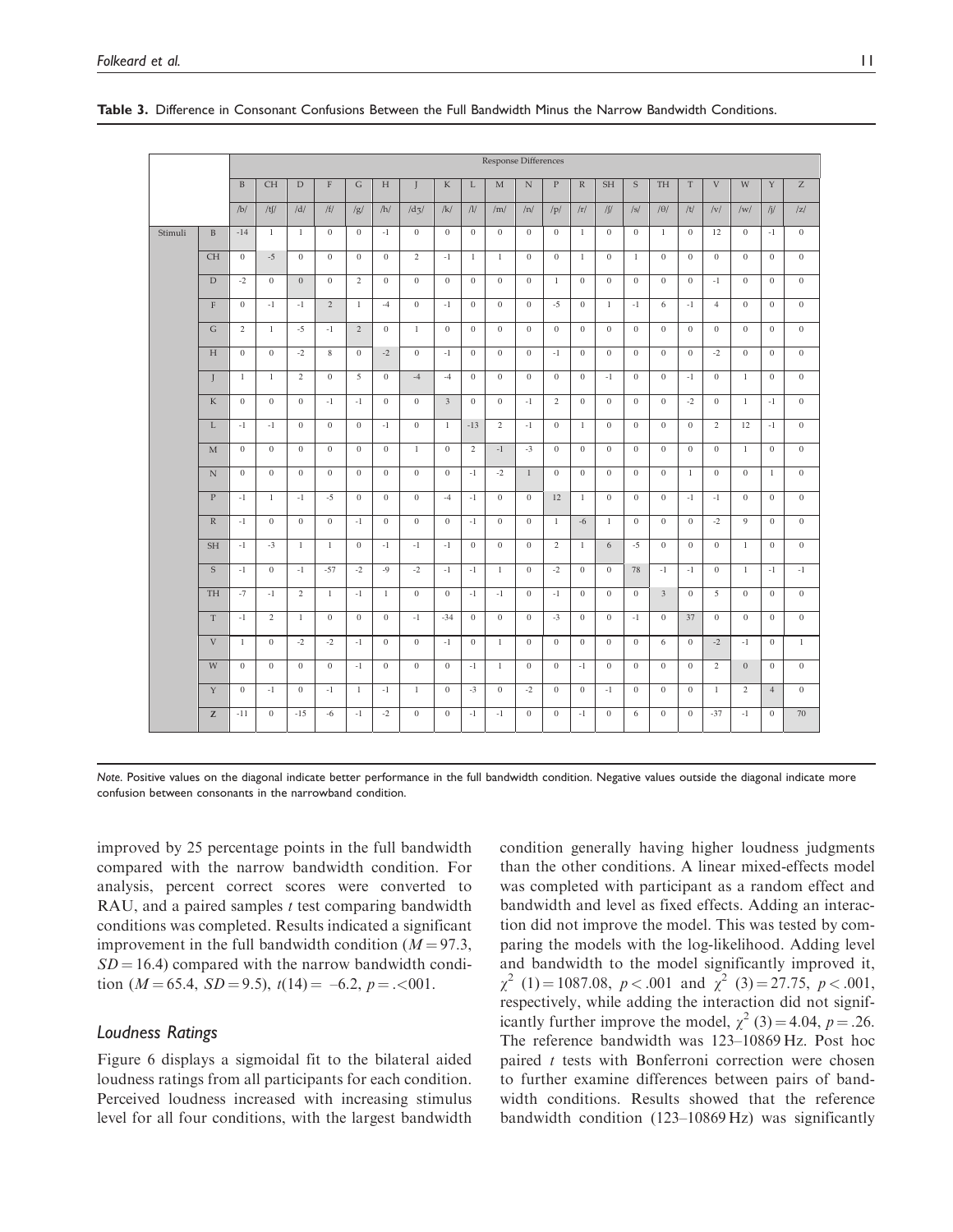

Figure 6. Fitted Sigmoidal Functions From Loudness Judgments in Four Different Bandwidths Ranging From Full to Narrow Conditions  $(N = 15)$ . Condition 123-10869 Hz was significantly louder than the other three bandwidth conditions. There was also a significant difference between conditions 123–4455 Hz and 313–4455 Hz.  $SPL =$  sound pressure level.



Figure 7. The Number of Listeners From the Group of 15 Who Indicated Whether They Preferred Full or Narrow Bandwidths, or Had No Preference, in a Paired Comparison Task.

louder than the other three bandwidth conditions  $(p < .001)$ . There was also a significant difference between the two narrowest bandwidth conditions (123–4455 Hz vs. 313–4455 Hz,  $p < .001$ ), indicating that providing the low-frequency band yielded increases in loudness judgments. There were no significant differences found between the loudness judgments of the remaining conditions ( $p > .05$ ).

The input level at which the categories "Comfortable, but slightly soft" and "Comfortable, but slightly loud" were reached for each of the conditions was computed to summarize the functional magnitude of the differences in loudness judgment across conditions. The largest bandwidth condition (123–10869 Hz) reached these loudness categories at input levels that were 2.2 and 3.4 dB lower than in the narrowband condition.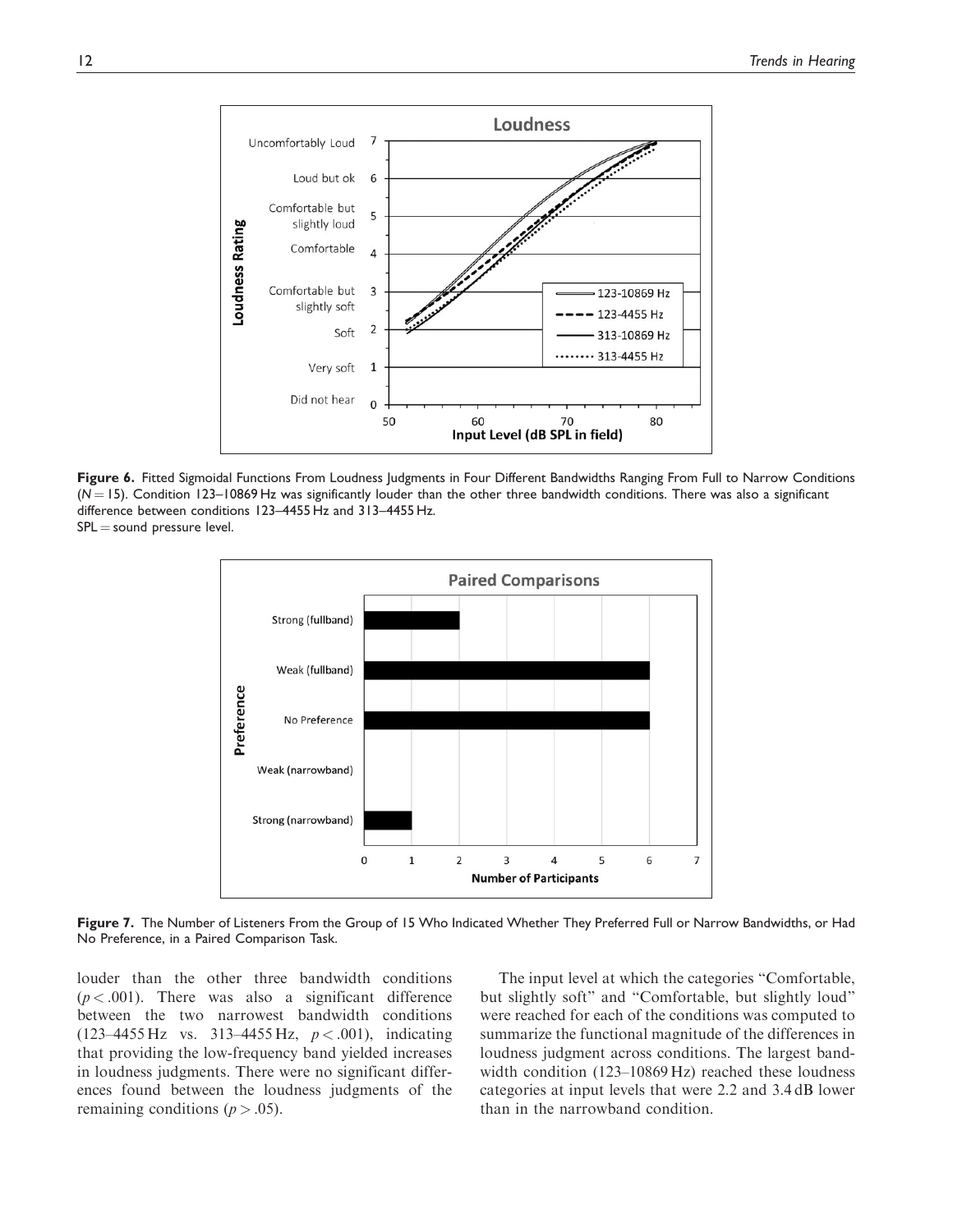#### **Preference**

Paired comparisons testing (Figure 7) indicated that 8 of the 15 listeners had preference for the full bandwidth condition, with 6 listeners having a weak preference and 2 having a strong preference. Of the remainder, 6 listeners had no preference, and 1 listener had a strong preference for the narrowband condition. A one-sample Shapiro–Wilk test for normality indicated a significant skew toward preference for the full bandwidth condition  $(p = .02)$ . Further investigation was performed to determine if audiometric pure-tone average (PTA) and/or slope were factors in preference. PTA did not relate significantly to preference, whether this was defined for four frequency PTA (500, 1000, 2000, 4000 Hz)  $(r = .35, p = .21)$  or three frequency PTA (500, 1000, 2000 Hz)  $(r = .38, p = .16)$  or PTA  $(1000, 2000,$ 4000 Hz)  $(r = .30, p = .28)$ . For slope, we investigated two definitions based on previous studies: (a) the difference between 8000 Hz thresholds and 4000 Hz thresholds (Moore et al., 2011; Van Eeckhoutte et al., 2020) and (b) the difference between 12500 Hz thresholds and 4000 Hz thresholds (Ricketts et al., 2008; Van Eeckhoutte et al., 2020). Neither slope estimate was a significant predictor of preference (8000–4000 Hz:  $r = -.13$ ,  $p = .64$ ; 12500– 4000 Hz:  $r = .14$ ,  $p = .64$ ).

#### **Discussion**

In the present study, the effects of bandwidth on speech perception, loudness, and preference were evaluated by fitting bilateral Earlens direct drive hearing devices to participants with sensorineural hearing loss. Participants in this study met recommended criteria for use of the Earlens in terms of ear size and characteristics, medical history, and audiometric thresholds. The audibility of the extended bandwidth up to 10000 Hz was confirmed with aided sound field audiometric testing, which demonstrated a significant improvement in highfrequency thresholds between the unaided and aided conditions. In this study, we examined the effects of extended bandwidth. For speech recognition and preference tasks, the bandwidth of the direct drive devices was restricted to 5000 Hz, thereby creating two test conditions: (a) the full clinical bandwidth as fitted to the participants' hearing loss using the CAM2 fitting method and (b) a narrow bandwidth fitting. The 5000 Hz cutoff for the narrow bandwidth condition was chosen to be comparable to narrowband conditions reported for acoustic hearing aid fittings (Füllgrabe et al., 2010; Kimlinger et al., 2015; McCreery et al., 2014). Although a few recent studies (Seeto & Searchfield, 2018; Van Eeckhoutte et al., 2020) have shown that modern hearing aids can provide extended highfrequency bandwidths past 7000 Hz in field trials,

measurements of our participants' acoustic hearing aids which were from a variety of manufacturers, ranged in age from  $\langle$ 1 year to 5 years old, and were fitted outside of the research context, in fact showed an average bandwidth range between 4185 and 5719 Hz for speech levels at 65 dB SPL, RMS or peak respectively. In this study, the clinically provided bandwidth of the participants' own acoustic aids was relatively well-approximated by the 5000 Hz narrow bandwidth condition tested with the direct drive devices.

As noted earlier, hearing tests in the sound field confirmed improved audibility in the full versus narrow bandwidth condition for threshold of hearing with use of the direct drive devices. We also examined suprathreshold outcomes with full versus narrow bandwidth fittings, including speech sound detection and recognition and speech in noise understanding. Overall performance of speech recognition for nonsense syllables in noise significantly improved in the full versus narrow bandwidth condition, with improved recognition of consonants with high-frequency content such as the phonemes /s/ and /z/. Specifically, this improvement in fricative identification is consistent with the results published in the development of the Plurals test, where high-frequency /s/ in word-final position was detected with greater accuracy in the broadband condition (Glista & Scollie, 2012). These results agree with previously reported results on similar tests with extended bandwidth amplification and/ or frequency lowering signal processing (Baer et al., 2002; Füllgrabe et al., 2010; Glista & Scollie, 2012; McCreery et al., 2014; Salorio-Corbetto et al., 2017; Seeto & Searchfield, 2018; Stelmachowicz et al., 2007; Van Eeckhoutte et al., 2020). Taken together, these results indicate that the audible bandwidth of the direct drive system supports improved recognition of high-frequency speech sounds.

One of the most common challenges for those with hearing loss is understanding speech in background noise. There was an overall benefit of extended bandwidth for sentence recognition in speech noise using the HIST. These results are consistent with findings reported by Levy et al. (2015), whose participants performed better when using a full bandwidth hearing aid setting compared with a narrow bandwidth setting simulated over headphones. The improvement in SNR 50% from the collocated condition compared with the spatially separated conditions is generally in agreement with the concept of spatial release of masking and results reported for the HIST by Levy et al. (2015), and with previous studies indicating that audible bandwidth improves spatial release from masking in listeners with hearing loss (Jakien et al., 2017).

To explore the interaction between the provision of extended bandwidth and loudness perception, the effect of bandwidth on loudness perception was measured in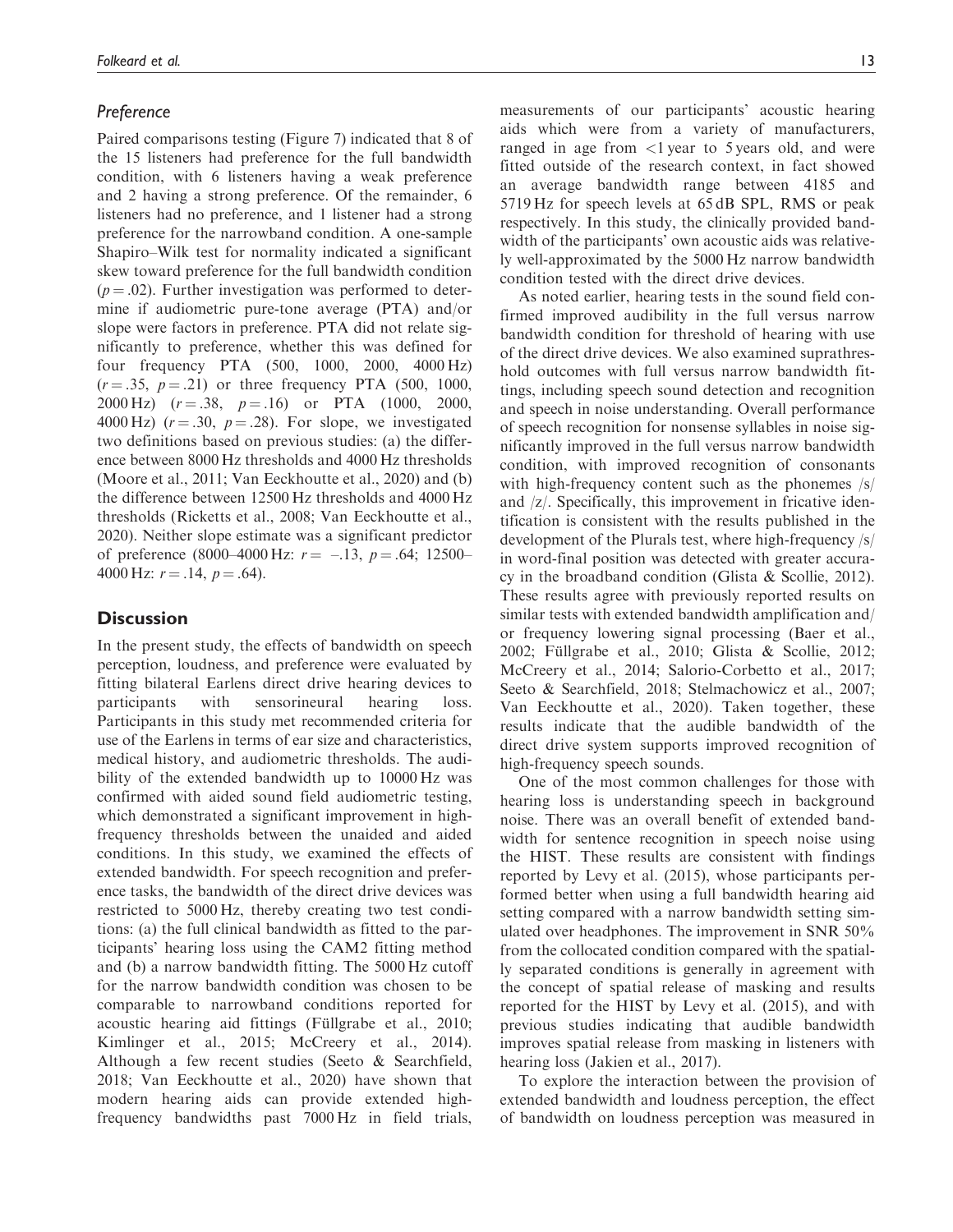this study using four bandwidth conditions. Consistent with results from Van Eeckhoutte et al. (2020), perceived loudness judgments were higher for the stimuli with the broadest bandwidth and exceeded that of either the lowor high-frequency conditions. When low-frequency energy was added (e.g., comparing the 123–4455 vs. 313–4455 Hz conditions), a significant increase in loudness was observed, indicating low-frequency energy contributed to the loudness percept. This increased further when stimuli were extended in both low- and highfrequency bands (i.e., 123–10869 Hz) which indicates that high-frequency energy also contributes to loudness perception. This result is generally consistent with previous work that found contribution of energy at both low and high frequencies depending upon sensation level (Jesteadt et al., 2017; Thrailkill et al., 2019). We note that when the low-frequency energy was not present (in the conditions 313–4455 and 313–10869), loudness ratings were not significantly different. It would appear that the impact of high-frequency energy was reduced when the low-frequency band was filtered out of the signal. Differences among other conditions, although statistically significant, were within the observed range of clinically typical deviations from target (Dao et al., 2021) and were within one audiometric step size. Compared with these reference points, this difference (2.2–3.4 dB in input level) is unlikely to be considered clinically significant and indicates that while the extended bandwidth signal was perceived, it may not have resulted in a large or problematic increase in loudness and might not affect fitting procedures based on loudness which, in this study, used the CAM2 prescription method.

Preference ratings were consistent with previous literature which found that access to extended bandwidth did not degrade the perceived sound quality for speech stimuli for most participants (Arbogast et al., 2019; Brennan et al., 2014; Füllgrabe et al., 2010; Plyler  $\&$ Fleck, 2006; Seeto & Searchfield, 2018; Van Eeckhoutte et al., 2020). Results of the present study found that 8 of the 15 participants had some preference for the full bandwidth condition when listening to a running passage of female speech. An additional six participants reported no clear preference for either bandwidth condition. Preference was not correlated with hearing loss or audiometric slope in contrast with some previous studies (Moore et al., 2011; Ricketts et al., 2008). The explanation for this discrepancy is not clear, but speculatively could relate to the audiometric characteristics of the participants differing across studies or differences in tasks. It is also unknown if these preferences for full bandwidth of female speech in quiet would be maintained with other more complex stimuli such speech in noise and babble, or in response to louder sounds like party noise.

Listeners' preference ratings and their real-world trial settings were within 6.3 dB RMSE from the CAM2 fitting targets for most participants. This may suggest that the direct drive system provided an acceptable fitting using a strategy that aims for broad audible bandwidth. The increase to perceived loudness from the signal produced by the full bandwidth fittings, although audible, did not make a large change to sound levels associated with functional loudness ratings. Coupled with the positive effects on speech recognition and the significantly higher sound quality ratings in the full bandwidth condition (Vaisberg et al., 2021), the battery of outcomes measured in this study points toward the potential value of the provision of full bandwidth fittings as achieved with the direct drive system.

## Study Limitations and Future Directions

A possible limitation to this study is that participants had real-world trials with only the full bandwidth condition without a corresponding narrow bandwidth trial. This may have influenced their preference for the extended bandwidth condition. The goal of this trial was to acclimatize the participants to gain in the extended high frequencies, prior to completing the outcome measures as, on average, their own acoustic hearing aids provided a narrow bandwidth. Future studies could incorporate a design where participants have realworld trials wearing devices in both the narrow bandwidth condition and the full bandwidth condition. In addition, preference ratings were measured with speech stimuli in quiet and may not generalize to other listening situations.

Earlens devices are fitted using vented ear-tips and as such, low-frequency sound presented in the sound field could enter the ear canal through this pathway for at least some of the participants. Measurements of insertion loss are included in supplemental material S3 and indicate that significant vent-transmitted sound was provided for the majority of ears to approximately 800 Hz. Although the goal of this study was to evaluate outcomes with the devices as fitted, future studies could incorporate a design where filtered stimuli are sent to the aids via streaming or direct audio input to determine whether the low-frequency perceptual impacts are provided by the direct drive sound or via the vent, and how this may interact with audiometric configuration. Finally, we note that our outcome measures were completed using the aided conditions only with no unaided comparison. Future studies could include both unaided and aided conditions to demonstrate aided benefit of the direct drive fittings.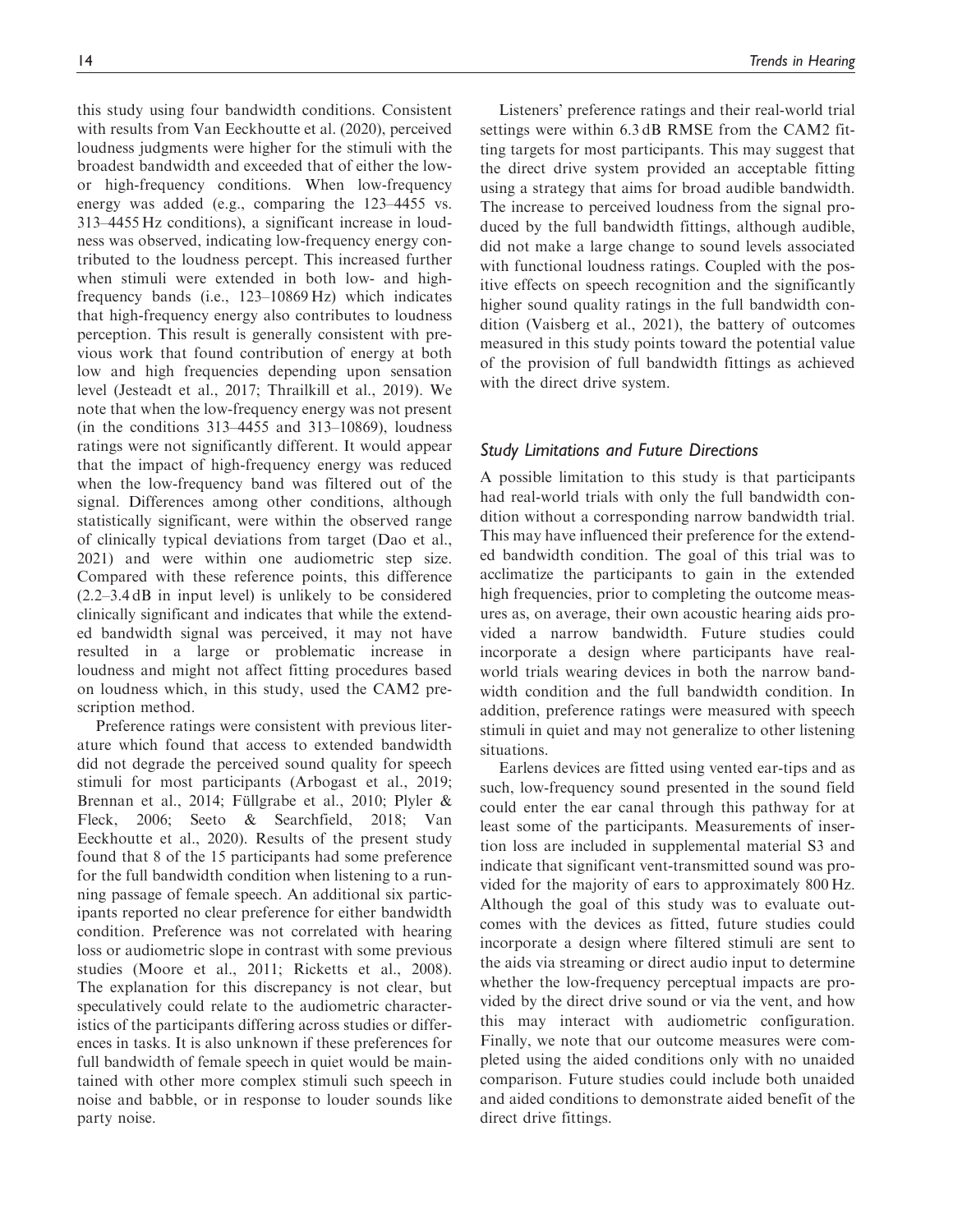# **Conclusions**

Participants with mild-to-severe sensorineural hearing loss were fitted with the Earlens direct drive hearing devices for a clinical trial period. Broadband fittings were achievable without feedback, and devices were wearable with average requested fine-tuning based on user preference under 3 dB RMSE across frequencies. Compared with a narrowband condition, provision of full bandwidth was beneficial for high-frequency consonant detection and recognition and for sentence recognition in multitalker masking. There was a small but perceivable increase in the loudness with the provision of the full bandwidth. Preference results suggested that the majority of participants either preferred the full bandwidth setting or had no preference between the two bandwidth conditions. These results provide further evidence to support hearing aid fittings which include the provision of extended bandwidth to those with sensorineural hearing loss in the mild-to-severe range.

## Data Availability

All authors, whether funded or not, had unrestricted access to the data. The de-identified data set is available and will be shared by the lead author via secure data transfer upon request.

#### Acknowledgments

The authors thank Tanya Arbogast, Rana El-Naji, Frances Richert, and Sandy Wanner for their assistance with hearing device fittings, Judy Brimacombe for logistical support, and Steve Beaulac for technical support. The authors also thank Andreea Hajas, Bilal Sheikh, and Nicole Willis for their work on the project as lab members of the Translational Research Unit, and Lauren Siegel for article review. The authors thank Brent Edwards for his contributions to the early stages of this collaboration. The authors would also like to thank the reviewers for their comments and suggestions.

#### Declaration of Conflicting Interests

The authors declared the following potential conflicts of interest with respect to the research, authorship, and/or publication of this article: Susan Scollie is a member of the audiology advisory board for Earlens Corporation. Drew Dundas and Suzanne Levy are employees of Earlens Corporation. No conflicts were declared for the remaining authors.

## Funding

The authors disclosed receipt of the following financial support for the research, authorship, and/or publication of this article: The National Centre for Audiology received funding from Earlens Corporation for the direct costs of this study.

## ORCID iDs

Paula Folkeard D <https://orcid.org/0000-0003-3109-6730>

Parvaneh Abbasalipour **D** [https://orcid.org/0000-0001-8771-](https://orcid.org/0000-0001-8771-7618) [7618](https://orcid.org/0000-0001-8771-7618)

# Supplemental Material

Supplemental material for this article is available online.

#### References

- Alexander, J. M. (2015). How to use probe microphone measures with frequency-lowering hearing aids. Audiology Practices, 6(4), 8–13.
- Alexander, J. M., & Rallapalli, V. (2017). Acoustic and perceptual effects of amplitude and frequency compression on high-frequency speech. The Journal of the Acoustical Society of America, 142(2), 908.<https://doi.org/10.1121/1.4997938>
- Amlani, A. M., & Schafer, E. C. (2009). Application of paired-comparison methods to hearing aids. Trends in Amplification, 13(4), 241–259. [https://doi.org/10.1177/](https://doi.org/10.1177/1084713809352908) [1084713809352908](https://doi.org/10.1177/1084713809352908)
- Amos, N. E., & Humes, L. E. (2007). Contribution of high frequencies to speech recognition in quiet and noise in listeners with varying degrees of high-frequency sensorineural hearing loss. Journal of Speech, Language, and Hearing Research: JSLHR, 50(4), 819–834. [https://doi.org/10.1044/](https://doi.org/10.1044/1092-4388(2007/057)) [1092-4388\(2007/057\)](https://doi.org/10.1044/1092-4388(2007/057))
- ANSI. (2010). ANSI S3.6-2010, specifications for audiometers. American National Standards Institute.
- ANSI. (2020). ANSI/ASA S3.5-1997 (R2020)—Methods for calculation of the speech intelligibility index. American National Standards Institute.
- Arbogast, T. L., Moore, B. C. J., Puria, S., Dundas, D., Brimacombe, J., Edwards, B., & Carr Levy, S. (2019). Achieved gain and subjective outcomes for a widebandwidth contact hearing aid fitted using CAM2. Ear and Hearing, 40(3), 741–756. [https://doi.org/10.1097/](https://doi.org/10.1097/AUD.0000000000000661) [AUD.0000000000000661](https://doi.org/10.1097/AUD.0000000000000661)
- Baer, T., Moore, B. C. J., & Kluk, K. (2002). Effects of low pass filtering on the intelligibility of speech in noise for people with and without dead regions at high frequencies. The Journal of the Acoustical Society of America, 112(3 Pt 1), 1133–1144.<https://doi.org/10.1121/1.1498853>
- Brennan, M. A., McCreery, R., Kopun, J., Hoover, B., Alexander, J., Lewis, D., & Stelmachowicz, P. G. (2014). Paired comparisons of nonlinear frequency compression, extended bandwidth, and restricted bandwidth hearing-aid processing for children and adults with hearing loss. Journal of the American Academy of Audiology, 25(10), 983–998. <https://doi.org/10.3766/jaaa.25.10.7>
- Carhart, R., & Jerger, J. F. (1959). Preferred method for clinical determination of pure-tone thresholds. Journal of Speech and Hearing Disorders, 24(4), 330–345. [https://doi.](https://doi.org/10.1044/jshd.2404.330) [org/10.1044/jshd.2404.330](https://doi.org/10.1044/jshd.2404.330)
- Cheesman, M. F., & Jamieson, D. G. (1996). Development, evaluation and scoring of a nonsense word test suitable for use with speakers of Canadian English. Canadian Acoustics, 24(1), 3–11.
- Ching, T. Y., Dillon, H., & Byrne, D. (1998). Speech recognition of hearing-impaired listeners: Predictions from audibility and the limited role of high-frequency amplification. The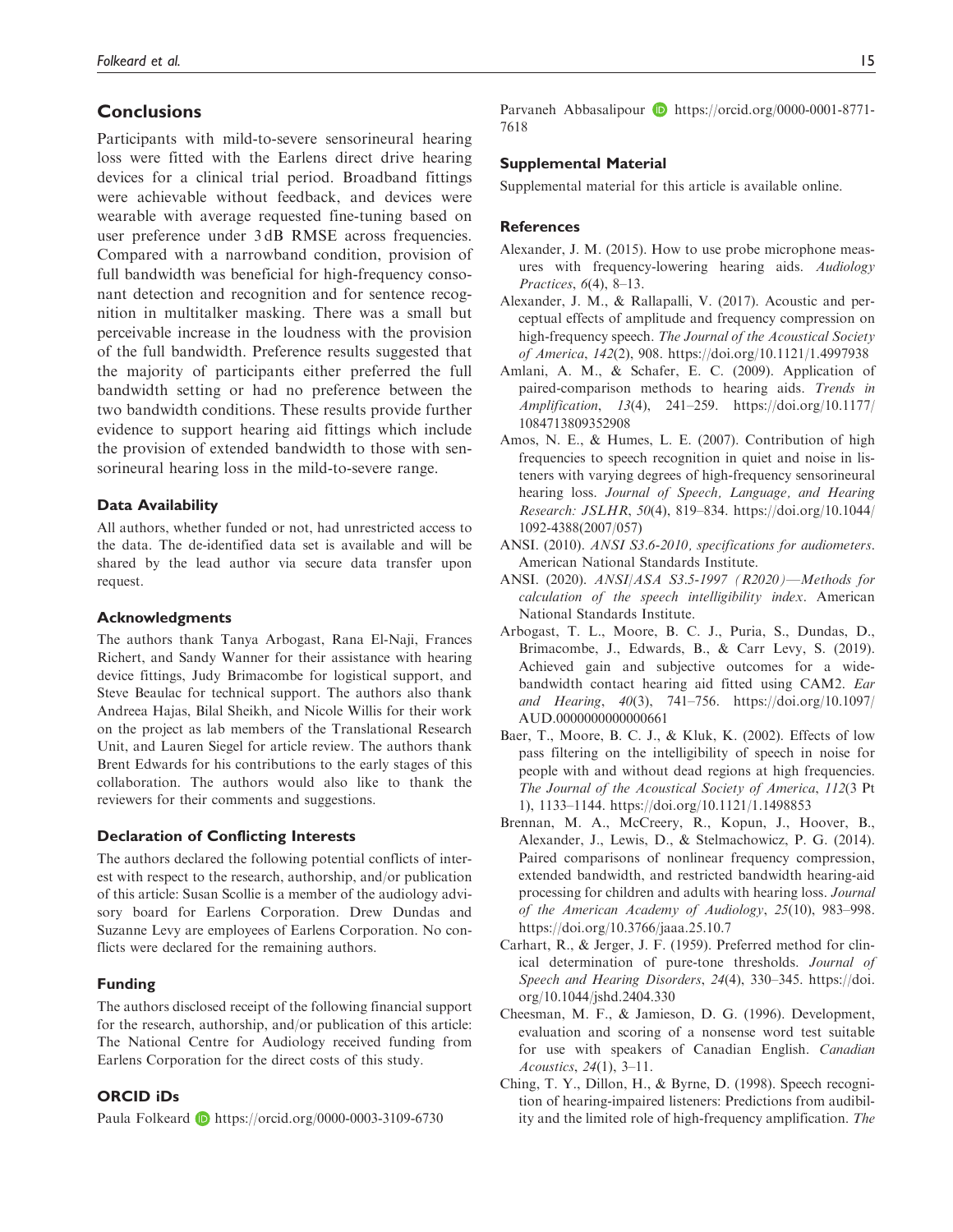Journal of the Acoustical Society of America, 103(2), 1128–1140.<https://doi.org/10.1121/1.421224>

- Cox, R. M., Alexander, G. C., Taylor, I. M., & Gray, G. A. (1997). The contour test of loudness perception. Ear and Hearing, 18(5), 388–400. [https://doi.org/10.1097/00003446-](https://doi.org/10.1097/00003446-199710000-00004) [199710000-00004](https://doi.org/10.1097/00003446-199710000-00004)
- Dao, A., Folkeard, P., Baker, S., Pumford, J., & Scollie, S. (2021). Fit to targets and aided speech intelligibility index values for hearing aids fitted to the DSL v5-adult prescription. Journal of the American Academy of Audiology. Advance online publication. [https://doi.org/10.1055/s-](https://doi.org/10.1055/s-0040-1718707)[0040-1718707](https://doi.org/10.1055/s-0040-1718707)
- Dundas, D., & Levy, S. C. (2020). Earlens contact hearing solution introduced with inductive coupling vs light-driven coupling. Hearing Review, 27(4), 28–30.
- Eisenberg, L. S., Dirks, D. D., & Gornbein, J. A. (1997). Subjective judgments of speech clarity measured by paired comparisons and category rating. Ear and Hearing, 18(4), 294–306. [https://doi.org/10.1097/00003446-199708000-](https://doi.org/10.1097/00003446-199708000-00004) [00004](https://doi.org/10.1097/00003446-199708000-00004)
- Fay, J. P., Perkins, R., Levy, S. C., Nilsson, M., & Puria, S. (2013). Preliminary evaluation of a light-based contact hearing device for the hearing impaired. Otology & Neurotology, 34(5), 912–921. [https://doi.org/10.1097/](https://doi.org/10.1097/MAO.0b013e31827de4b1) [MAO.0b013e31827de4b1](https://doi.org/10.1097/MAO.0b013e31827de4b1)
- Füllgrabe, C., Baer, T., Stone, M. A., & Moore, B. C. J. (2010). Preliminary evaluation of a method for fitting hearing aids with extended bandwidth. International Journal of Audiology, 49(10), 741–753. [https://doi.org/10.3109/](https://doi.org/10.3109/14992027.2010.495084) [14992027.2010.495084](https://doi.org/10.3109/14992027.2010.495084)
- Gantz, B. J., Perkins, R., Murray, M., Levy, S. C., & Puria, S. (2017). Light-driven contact hearing aid for broad-spectrum amplification: Safety and effectiveness pivotal study. Otology & Neurotology, 38(3), 352–359. [https://doi.org/10.](https://doi.org/10.1097/MAO.0000000000001300) [1097/MAO.0000000000001300](https://doi.org/10.1097/MAO.0000000000001300)
- Glista, D., & Scollie, S. (2012). Development and evaluation of an English language measure of detection of word-final plurality markers: The University of Western Ontario Plurals Test. American Journal of Audiology, 21(1), 76–81. [https://](https://doi.org/10.1044/1059-0889(2012/11-0036)) [doi.org/10.1044/1059-0889\(2012/11-0036\)](https://doi.org/10.1044/1059-0889(2012/11-0036))
- Glista, D., Scollie, S., & Sulkers, J. (2012). Perceptual acclimatization post nonlinear frequency compression hearing aid fitting in older children. Journal of Speech, Language, and Hearing Research: JSLHR, 55(6), 1765–1787. [https://doi.](https://doi.org/10.1044/1092-4388(2012/11-0163)) [org/10.1044/1092-4388\(2012/11-0163\)](https://doi.org/10.1044/1092-4388(2012/11-0163))
- Hogan, C. A., & Turner, C. W. (1998). High-frequency audibility: Benefits for hearing-impaired listeners. The Journal of the Acoustical Society of America, 104(1), 432–441. [https://](https://doi.org/10.1121/1.423247) [doi.org/10.1121/1.423247](https://doi.org/10.1121/1.423247)
- Holube, I., Fredelake, S., Vlaming, M., & Kollmeier, B. (2010). Development and analysis of an International Speech Test Signal (ISTS). International Journal of Audiology, 49(12), 891–903.<https://doi.org/10.3109/14992027.2010.506889>
- Hornsby, B. W. Y., Johnson, E. E., & Picou, E. (2011). Effects of degree and configuration of hearing loss on the contribution of high- and low-frequency speech information to bilateral speech understanding. Ear and Hearing, 32(5), 543–555.<https://doi.org/10.1097/AUD.0b013e31820e5028>
- Hornsby, B. W. Y., & Ricketts, T. A. (2003). The effects of hearing loss on the contribution of high- and low-frequency speech information to speech understanding. The Journal of the Acoustical Society of America, 113(3), 1706–1717. <https://doi.org/10.1121/1.1553458>
- Humes, L. E. (2003). Modeling and predicting hearing aid outcome. Trends in Amplification, 7(2), 41–75. [https://doi.org/](https://doi.org/10.1177/108471380300700202) [10.1177/108471380300700202](https://doi.org/10.1177/108471380300700202)
- Jakien, K. M., Kampel, S. D., Gordon, S. Y., & Gallun, F. J. (2017). The benefits of increased sensation level and bandwidth for spatial release from masking. Ear and Hearing, 38(1), e13–e21. [https://doi.org/10.1097/AUD.](https://doi.org/10.1097/AUD.0000000000000352) [0000000000000352](https://doi.org/10.1097/AUD.0000000000000352)
- Jenstad, L., Bagatto, M., Seewald, R., Scollie, S., Cornelisse, L., & Scicluna, R. (2007). Evaluation of the desired sensation level [input/output] algorithm for adults with hearing loss: The acceptable range for amplified conversational speech. Ear and Hearing, 28(6), 793–811. [https://doi.org/](https://doi.org/10.1097/AUD.0b013e318157670a) [10.1097/AUD.0b013e318157670a](https://doi.org/10.1097/AUD.0b013e318157670a)
- Jesteadt, W., Walker, S. M., Ogun, O. A., Ohlrich, B., Brunette, K. E., Wroblewski, M., & Schmid, K. K. (2017). Relative contributions of specific frequency bands to the loudness of broadband sounds. Journal of the Acoustical Society of America, 142(3), 1597–1610. [https://](https://doi.org/10.1121/1.5003778) [doi.org/10.1121/1.5003778](https://doi.org/10.1121/1.5003778)
- Khaleghi, M., & Puria, S. (2017). Attenuating the ear canal feedback pressure of a laser-driven hearing aid. The Journal of the Acoustical Society of America, 141(3), 1683–1693.<https://doi.org/10.1121/1.4976083>
- Kimlinger, C., McCreery, R., & Lewis, D. (2015). High-frequency audibility: The effects of audiometric configuration, stimulus type, and device. Journal of the American Academy of Audiology, 26(2), 128–137. [https://doi.org/10.3766/jaaa.](https://doi.org/10.3766/jaaa.26.2.3) [26.2.3](https://doi.org/10.3766/jaaa.26.2.3)
- Levy, S. C., Freed, D. J., Nilsson, M., Moore, B. C. J., & Puria, S. (2015). Extended high-frequency bandwidth improves speech reception in the presence of spatially separated masking speech. Ear and Hearing, 36(5), e214–e224. <https://doi.org/10.1097/AUD.0000000000000161>
- McCreery, R. W., Alexander, J., Brennan, M. A., Hoover, B., Kopun, J., & Stelmachowicz, P. G. (2014). The influence of audibility on speech recognition with nonlinear frequency compression for children and adults with hearing loss. Ear and Hearing, 35(4), 440–447. [https://doi.org/10.1097/AUD.](https://doi.org/10.1097/AUD.0000000000000027) [0000000000000027](https://doi.org/10.1097/AUD.0000000000000027)
- Moore, B. C. J. (2012). Effects of bandwidth, compression speed, and gain at high frequencies on preferences for amplified music. Trends in Amplification, 16(3), 159–172. <https://doi.org/10.1177/1084713812465494>
- Moore, B. C. J., Füllgrabe, C., & Stone, M. A. (2011). Determination of preferred parameters for multichannel compression using individually fitted simulated hearing aids and paired comparisons. Ear and Hearing, 32(5), 556–568.<https://doi.org/10.1097/AUD.0b013e31820b5f4c>
- Moore, B. C. J., Glasberg, B. R., & Stone, M. A. (2010). Development of a new method for deriving initial fittings for hearing aids with multi-channel compression: CAMEQ2-HF. International Journal of Audiology, 49(3), 216–227.<https://doi.org/10.3109/14992020903296746>